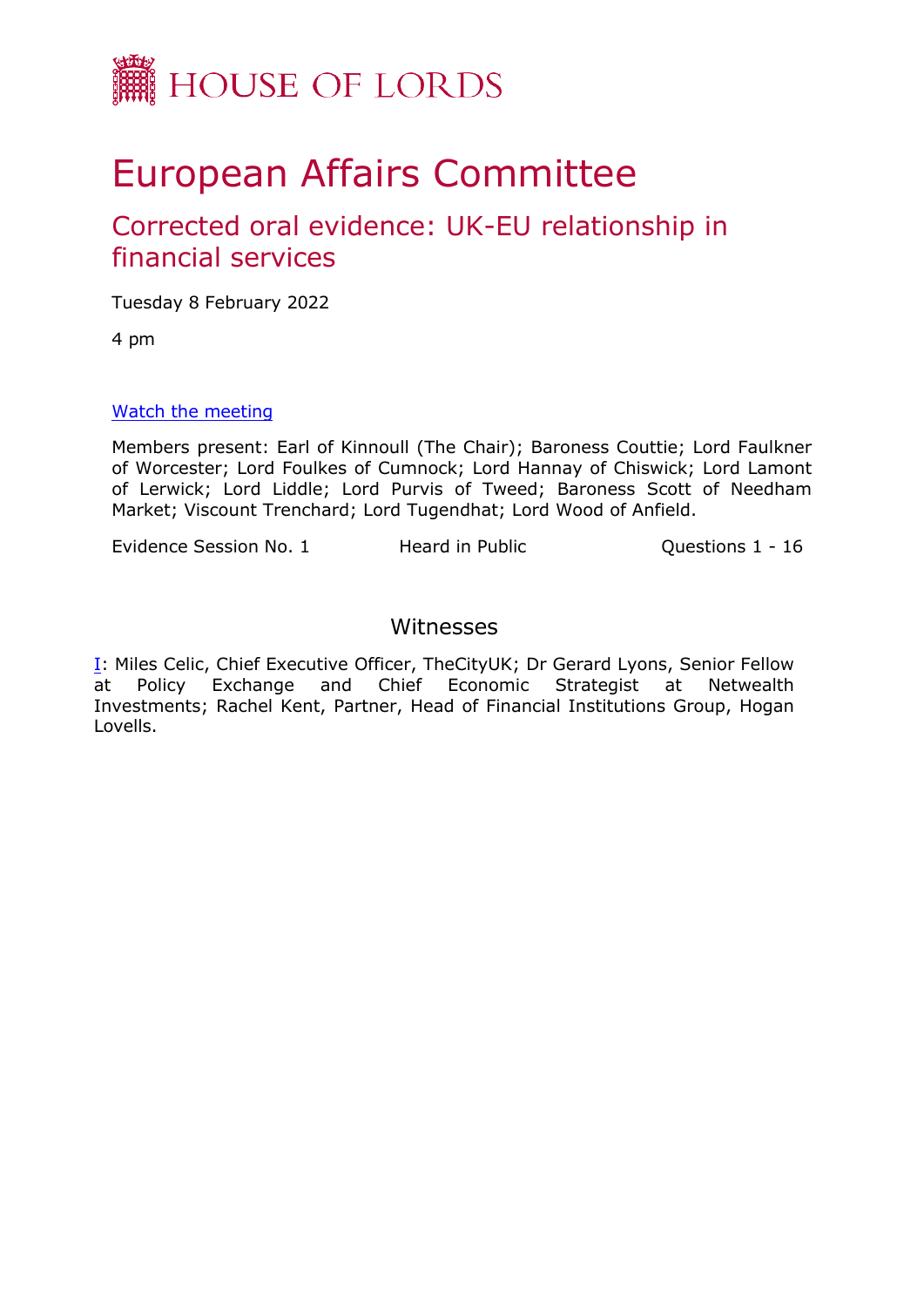## <span id="page-1-0"></span>Examination of witnesses

Miles Celic, Dr Gerard Lyons and Rachel Kent.

Q1 **The Chair:** Good afternoon and welcome, everybody, to this hybrid House of Lords and to the European Affairs Committee. We are here for the first evidence session of a new inquiry of ours on financial services and the future relationship between the European Union and the UK financial services landscape. We have three heavyweight witnesses with us this afternoon. We have Miles Celic, who is with TheCityUK, Dr Gerard Lyons, who is with Policy Exchange, and online and joining us virtually is Rachel Kent of Hogan Lovells.

As this is a public session, a transcript will be taken and we will send that to you. I would be very grateful if the witnesses could check it and notify us of anything that needs to be corrected. Then it will be published on our website and it will form part of the evidence that we will use for a report that we expect to produce in April or so.

We have a lot to get through and quite a wide-ranging question set, so I would be grateful if you could keep your answers relatively crisp and to the point as we go through, and we will get to all the issues over the course of our session today.

I will start with rather a general question and with Miles. At the time the EU-UK Trade and Co-operation Agreement was finally concluded at the end of the transition period, there was a feeling of general optimism that the provisions of the Trade and Co-operation Agreement and associated other agreements at the same time would provide for a good and strong continuation of the trade in financial services between the United Kingdom and the European Union. How has that panned out?

*Miles Celic:* First, thank you to you and your colleagues for the opportunity to present to this Committee. This is clearly an important point in the relationship between the UK and the EU, not least in financial and related professional services, so we welcome the opportunity to be part of this.

The industry always took a view that we would hope for the best but plan for the worst. There was a lot of work done between regulators, Governments and industry on both sides of the channel, and indeed both sides of the Irish Sea, to minimise disruption. We were very pleased at the end of the transition period that there was no effective disruption in the service being provided to clients or customers. I think that both the Prime Minister and the Chancellor are on record as saying that they had hoped that more could have been done for financial services, and I include the rest of the services-based economy in that characterisation. Some 70% of the EU's economic activity is in services, 80% of the UK's economic activity is in services, but the focus during the talks was very much on the goods side of the economy.

On how the industry has adapted and what we have seen, first, we have welcomed the approach that the Treasury has taken in the UK in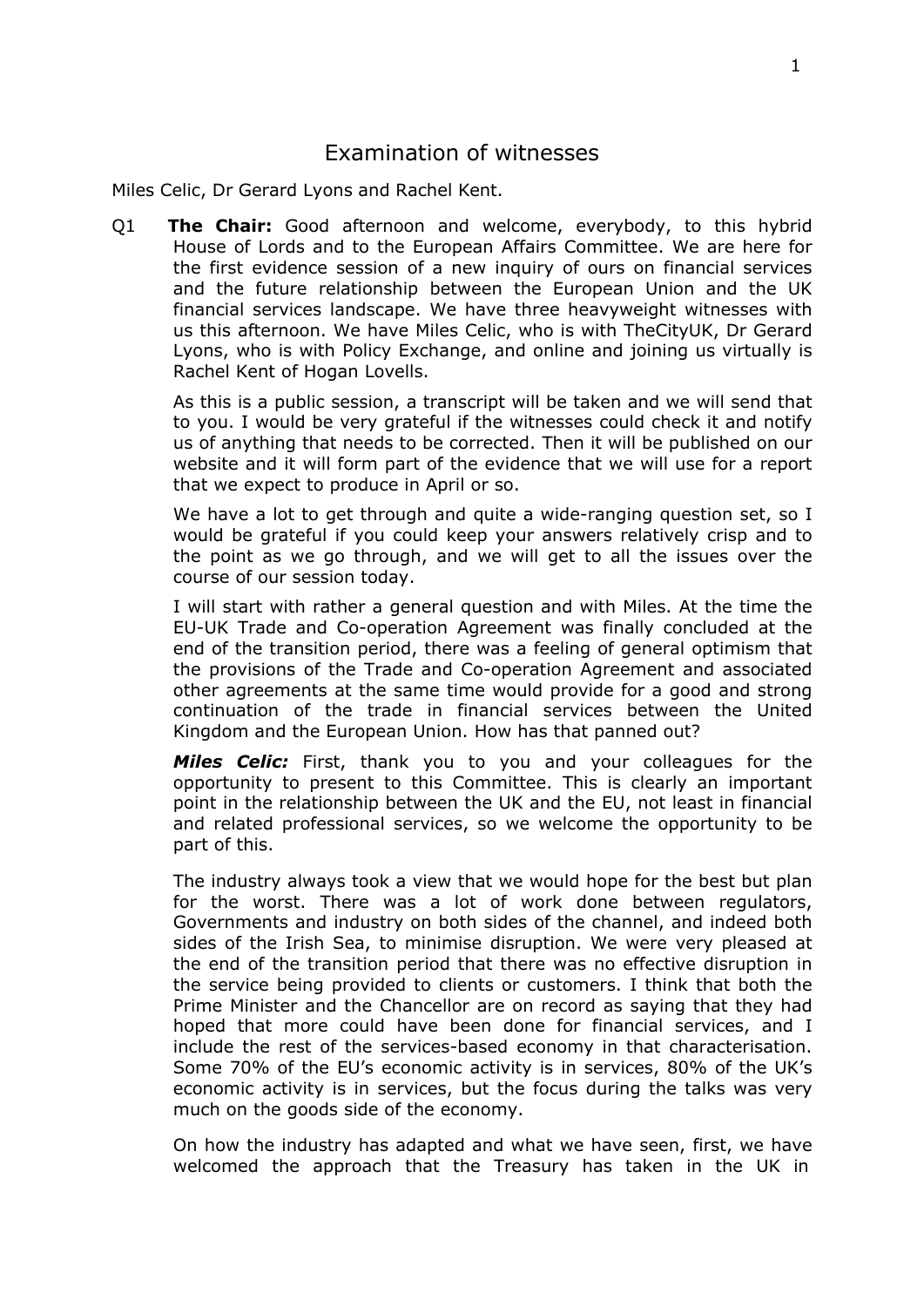providing for most of the equivalence determinations that could have been provided. We had hoped that the EU would reciprocate that; it has not done so yet. We were very pleased to see the commitment to a memorandum of understanding on financial regulatory co-operation. That was due to have been signed, sealed and delivered by the end of March last year. We continue to await that going through its European stages; I understand that it has gone through all the relevant UK elements. We have also been pleased to see that there has been no deregulatory agenda on the UK side and no regulatory tit-for-tat process. Unfortunately, we feel that more could have been done. It was not, but the foundations are in place to build on for the future.

*Dr Gerard Lyons:* Good afternoon. Thank you for the invitation to be here. If I may explain my background, in addition to being at Policy Exchange, the relevance for this committee is that I have a number of roles in the City. Three in particular are important. I am a stakeholder and a strategist at Netwealth, which is a discretionary wealth manager we started five years ago—so I have insights into the market from that side. I am on the board of the Bank of China as an independent nonexecutive director, and last summer I became a board member of the BGC, which is one of the biggest interdealer brokers in the world. I have insight into the financial services from a number of different perspectives. I would also like to draw the Committee's attention to a report I produced for Policy Exchange last May looking at the City and financial services in some detail.

In answer to your question, rather than repeat what Miles has said, since 2016 a number of things stand out. First and foremost, the misplaced, widespread pessimism that prevailed before 2016 has proved ill-founded. There was a lot of fear about how the City would be impacted. That being said, and Miles touched on this in some respects, the uncertainty linked with the political crisis and the lack of a deal did not help the backdrop for London or, indeed, a global perspective of London.

Beyond that, though, much of what has happened was largely predictable in the sense that firms have had to take action based on their own business model. Firms that have a presence in London but previously served EU-based clients from London have had to move some of their staff to the continent, which in many respects was expected. The general perception across the City is that that move has now taken place. On the other side, in a very positive respect, there are many different aspects, but London has retained its position as Europe's leading financial centre and a major global centre.

The last thing to draw attention to in particular is the temporary permissions regime that was set up by the UK, which has had close to 1,500 firms take advantage of it. That expires at the end of this year and there is already evidence across the City that many firms have taken advantage of the temporary permissions regime to set up a permanent presence in London. It is difficult to quantify fully, but that is a positive.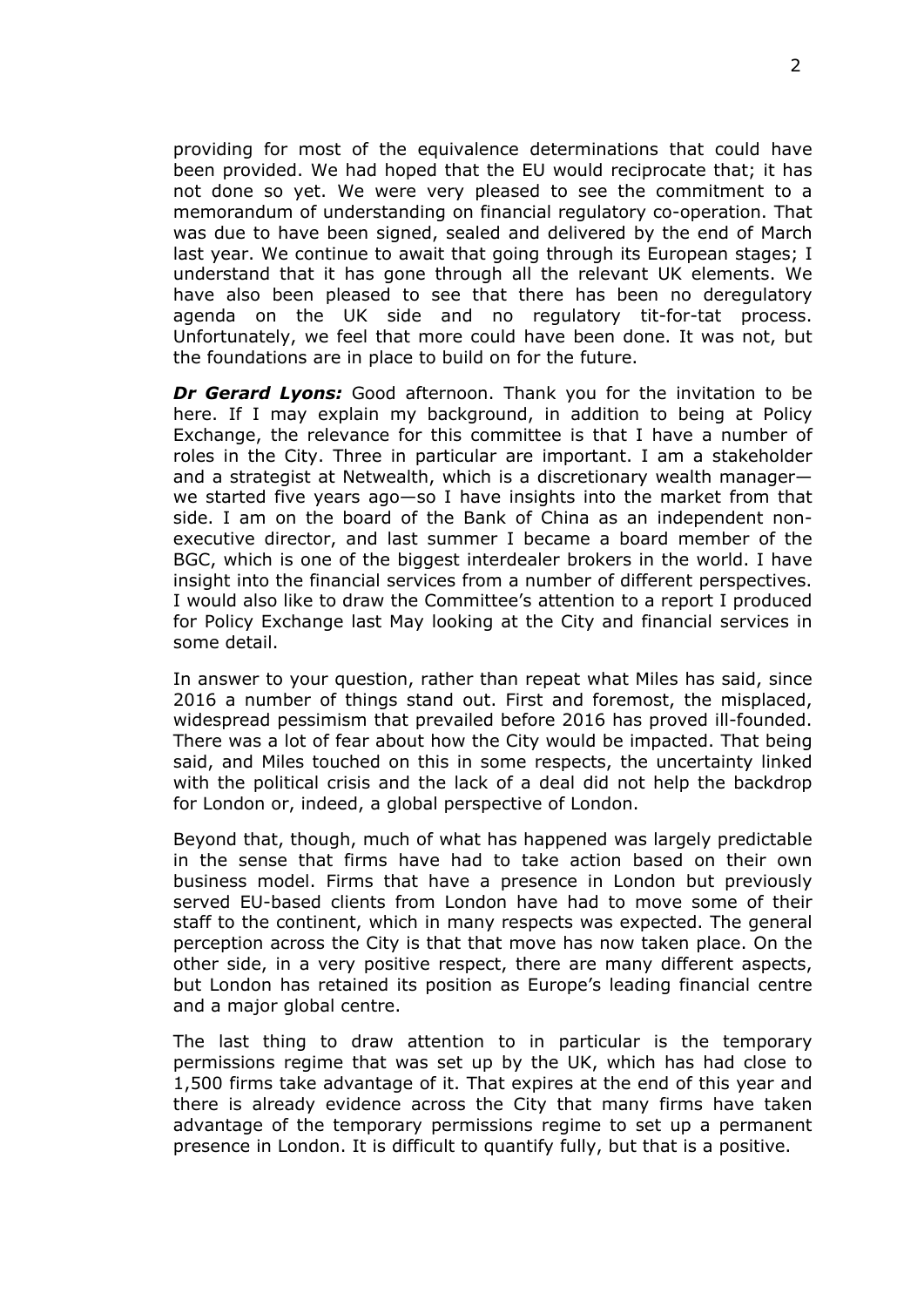In answer to your question, there was a lot of uncertainty, a lot of fear. The fears have not proved justified. The uncertainty did not help. We have seen firms, because of their business model, take some action to move assets or people to the continent—that was largely expected before the referendum—but at the same time we have seen other factors that have cemented London's strong position as Europe's leading financial centre.

**The Chair:** Thank you very much. A number of questions spring to mind about that, but I would like to go to Rachel Kent now and we will come back to metrics.

*Rachel Kent:* Thank you for the invitation. I should say at the outset that I am not sure my optimism lasted quite as long as the end of the transition period. It might certainly have been reduced prior to that.

When looking at free trade agreements, which of course is essentially what the TCA is, I always think of two aspects: first, protect me against something happening, do not discriminate against me; secondly, give me something additive, something I do not have at the moment. On the former, the Trade and Co-operation Agreement contains antidiscriminatory measures—for example, prohibiting quotas on the number of firms that can access the EU and prohibiting the less favourable treatment of UK firms. Those protect the status quo rather than give us something that was an additive.

What would that additive thing have been? From my perspective, the key ask was something that would operate in a similar way to passporting, allowing access to the EU. To what extent has that been developed after the TCA? At the moment, it could still be replaced by some equivalence determinations on the part of the EU in relation to the UK. The TCA sets out governance arrangements for formalised meetings, dialogues and so on that might have facilitated such a thing, but that has not happened so far. The other thing that was hoped for was discussions about our joint ability to influence global standard setters and to discuss areas where our respective regulatory regimes should continue to be aligned.

Q2 **The Chair:** Thank you very much. We will come on to quite a number of those things later on in the session.

Dr Lyons, what you were saying about increases and decreases in business was very interesting. Are there any metrics that you can draw the Committee's attention to where we can look at real statistics of what has been going up and what has been going down? Are you able to point to any particular success stories or any particular problem areas that have hit the City?

*Dr Gerard Lyons:* Lots of statistics are quoted, but often the data needs to be put in context in order to draw the right conclusions from it. One that was often quoted and has been repeated is that London has lost its prime position in share trading to Amsterdam. That tells only part of the story. Amsterdam has seen an increase in share trading, but there are about 17 exchanges in western Europe. Euronext in Amsterdam is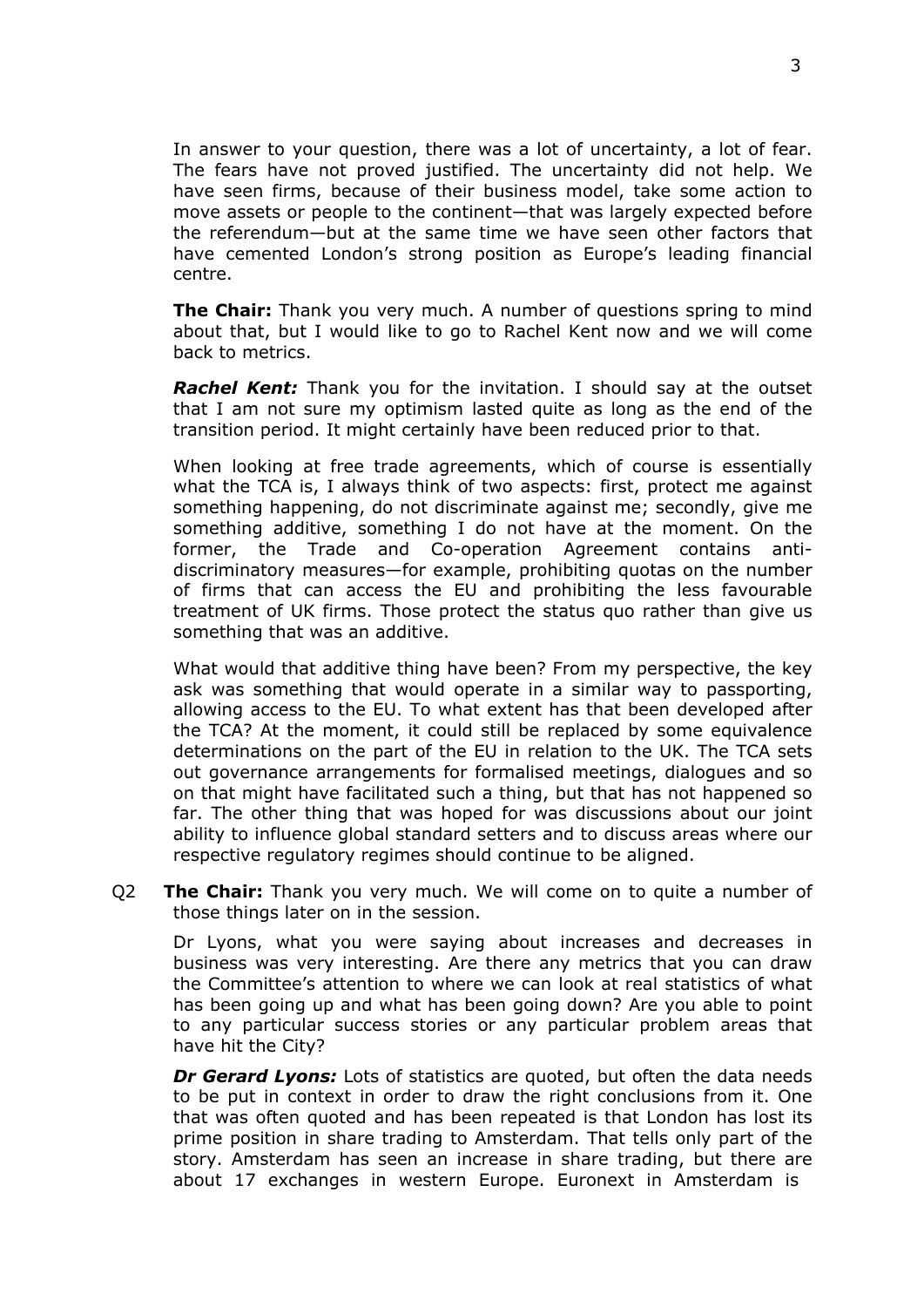number three, Deutsche Börse is number two and the LSE—the London Stock Exchange—is number one.

However, the London Stock Exchange is only part of the London story. In fact, many of the shares that are traded do not make it on to the exchanges because of things called systematic internalisers. Big trading firms in the City of London match their share trading internally; customer A here might be buying, customer B here might be selling, and they are matched up internally. They do not make it on to the exchanges. Lots of other acronyms are used, reflecting the fact that not all trades make it on to the exchange. Big institutions in particular might want to trade off the exchange in order not to move the share price in advance of or as they are executing. The point is that the data needs to be looked at in context.

Incentives do matter. When you change something and leave something that you have been in for over four decades, naturally that will have an impact on how firms behave. Firms that previously were selling financial services from London to the continent or to the EU may well now have moved their presence from London to the EU, as I touched on earlier, or may carry out that activity within the EU itself. That would be reflected, for instance, in the decline of exports of UK financial services to the EU area, and that is down in the headlines. In contrast, TheCityUK has pointed out that we have seen an increase in activity to the US. Incentives matter, but the point is that there are many things that are not always caught, because London's ecosystem is vast.

Maybe the final point, therefore, is that people often look at the jobs data. The jobs data shows that there has been an increase in employment in the City. In many respects, the cake has become bigger, and one would assume that London's share of that bigger cake is getting bigger. In relative terms, some other centres—Amsterdam, Paris, Dublin—have gained, but it is a relative change. There is an overall change reflected in the jobs data, but a relative change—I think the figure quoted last year was that 7,600 jobs that might otherwise have been in London have moved.

**The Chair:** Thank you very much. I want to pose the same question. Are there any particular metrics that you could point the committee to? Please write to us if you think there are after the meeting. Are there any particular success stories, on the upside, or problems, on the downside, that you could mention briefly?

*Miles Celic:* Sure. We issue an international key facts report each year, which Gerard has already alluded to. That shows that financial services trade with the EU has declined since the end of the transition period and since the transition period, but, as Gerard says, it is important to look at these things in context. The share of financial services trade with the EU that the UK conducts has been declining for some years, and that is reflective of growth being predominantly elsewhere in the global economy.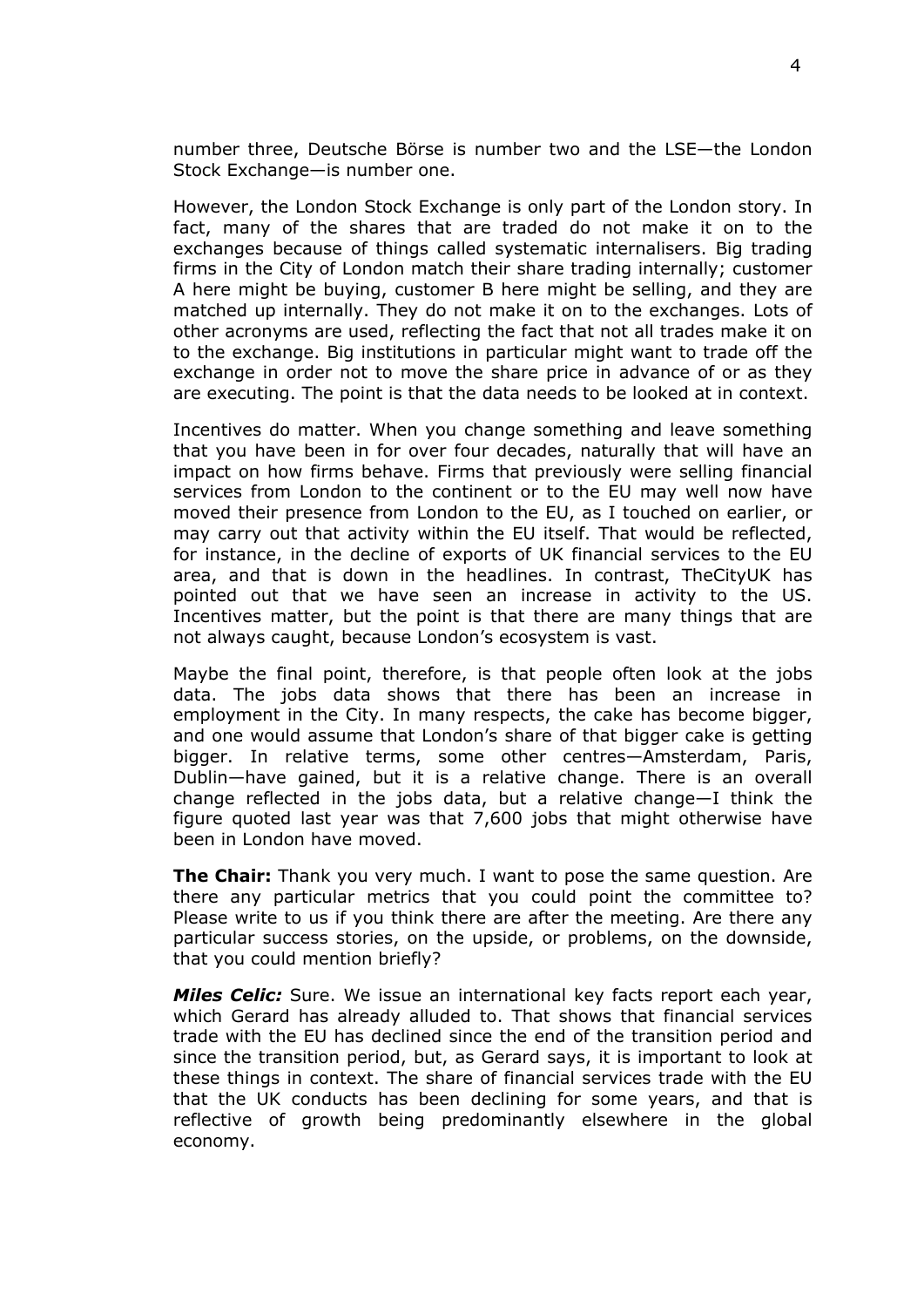In 2020, the United States overtook the European Union as our largest single financial services export market. It is now 34.2% of all UK financial services exports. The EU in total is 30%. If you look at the Z/Yen survey of leading global financial centres, the UK remains clearly Europe's leading financial centre, with London and Edinburgh in the top seven. It is also worth pointing out, to further make the point, that four of the top seven European financial centres are now outside the European Union, if you include Zürich and Geneva. I think Gerard's figures were from the EY Brexit tracker, which shows that 7,400 jobs have moved to the EU since Brexit.

One caveat on all this is the impact of Covid. I think that has complicated the statistical picture to a degree, particularly on job moves. It is also difficult to completely separate out how many jobs have moved from the regular churn, even when the UK was in the European Union, of jobs moving between the various different financial centres in the EU28 as it was at that time.

**The Chair:** Thank you very much.

Q3 **Lord Liddle:** A lot of the ground was covered there that I was going to ask about, but let us just probe a bit further this question of what has happened. I remember, Miles, that you or the City of London Corporation—I cannot remember which—published a very detailed consultancy study of what was likely to happen on Brexit, which said that something of the order of 70,000 jobs would be lost. You are now saying 7,400 or 7,600. What explains the difference? That is a question to you.

Gerard, you said that firms that based their business models on EU clients were where there had been some shift to the continent. However, EU business is 30% of the City's. Why has this not had a bigger impact that you might have expected when you constitute such a large section of City business? Where have the problems been for the different sectors in the City and where has the least impact been felt?

*Miles Celic:* Thank you for your question. I am very happy to explain what you characterise as a discrepancy, which I would argue is not yet, or at least potentially not yet.

The report that you referred to is the Oliver Wyman report, which was done on our behalf in 2016. It originally identified 75,000 jobs as leaving the UK in the instance of a very hard Brexit. What was also clear at that time—this perhaps was not always picked up in some of the media coverage—was that would be over five years following the end of a transition period, and clearly we have not gone through that process. Oliver Wyman ran the model again 12 months later in the light of further information, and from recollection they came up with 40,000 jobs at that point. The EY tracker, which is certainly the most comprehensive of the ones I have seen, has identified somewhere between 7,400 and 7,600 that have moved. Obviously, we had not been able to take account of things like Covid when the Oliver Wyman report took place. I think that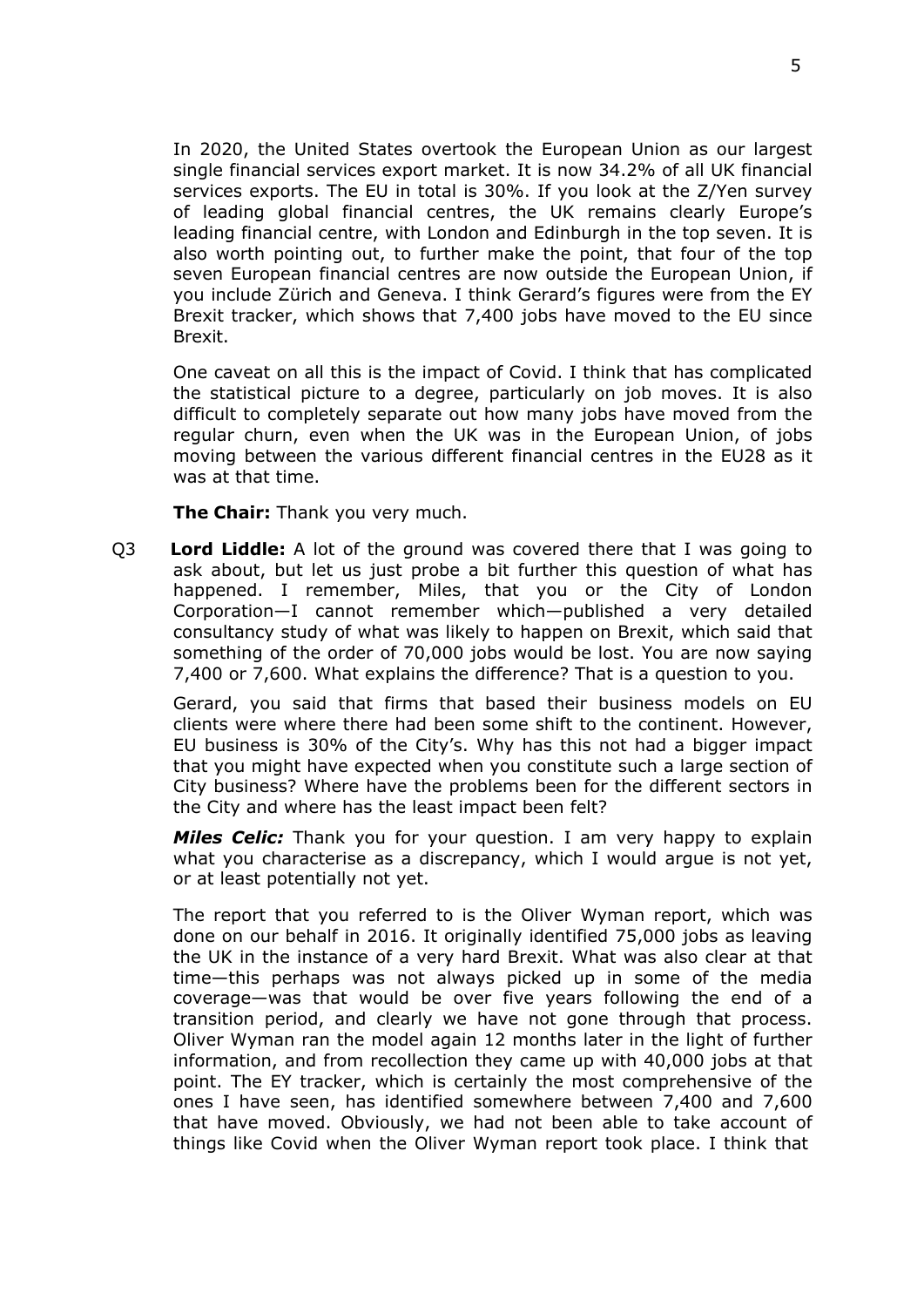the right time to judge how accurate Oliver Wyman has or has not been will be in about three and a half years' time.

*Dr Gerard Lyons:* If I may slightly push back on that last point, I think that the adjustment has occurred. Indeed, if I quote from New Financial, which did a detailed analysis, "Most firms in the UK that need continued access to clients and markets"—in the EU—"now have it". Notwithstanding the fact that some of the projections were over a four or five-year period, if your business model necessitates change, the reality is that you make the change as soon as you can. We did see a change, hence that figure of 7,500 or thereabouts.

I think it would be wrong to suggest that the City has seen job losses. There has been a net employment increase in the City. When the temporary permissions regime fully plays out—in other words, when it ends at the end of this year—in all likelihood, many of the firms that have asked for temporary permission to be based in the City or in the UK and stay will have to set up a meaningful presence. That would include boards as well as one or two senior representatives. Firms in London have been recruiting people, notwithstanding Covid. I think it would be unfair and maybe potentially wrong to suggest that we have seen net job losses. Certainly, in some areas jobs have had to move, but in other areas there have been increases.

Coming on to the second point about the EU, the 30% is a strange figure. Professor Tim Congdon did a very detailed analysis a couple of years ago suggesting that the figure was far smaller. One or two other economists have questioned that, but I have not seen detailed analysis apart from Tim's. There are many parts of the City, because its ecosystem is so vast, where the depth of markets and the concentration of businesses is in London. For instance, the Bank for International Settlements points out the high number of interest rate derivatives—43% globally, I think—that takes place in London. Some of those you might say are linked to EUtype activities, but they effectively take place in London because that is where the market is.

Coming back to your second question about why we have not seen a bigger impact, it might be because that 30% figure overstates the importance of the EU. The EU is certainly very important for London, but London is a global centre. At the same time, some of the business related to the EU by its very nature, because of the depth and breadth of markets, will remain in London. As Miles touched on earlier, time will tell.

*Miles Celic:* I will very briefly add to what Gerard said. I think it is important to bear in mind that the number of jobs in financial services has increased since 2016, so it is now over 1.1 million. I think it was just under 1.1 million at the time of the referendum.

The other thing is that, to a certain degree, the number of jobs that have gone to the EU is a little bit of a red herring, because what we have seen—the data needs to be pulled together—through conversations with financial services members, law firms, accountancy firms and others is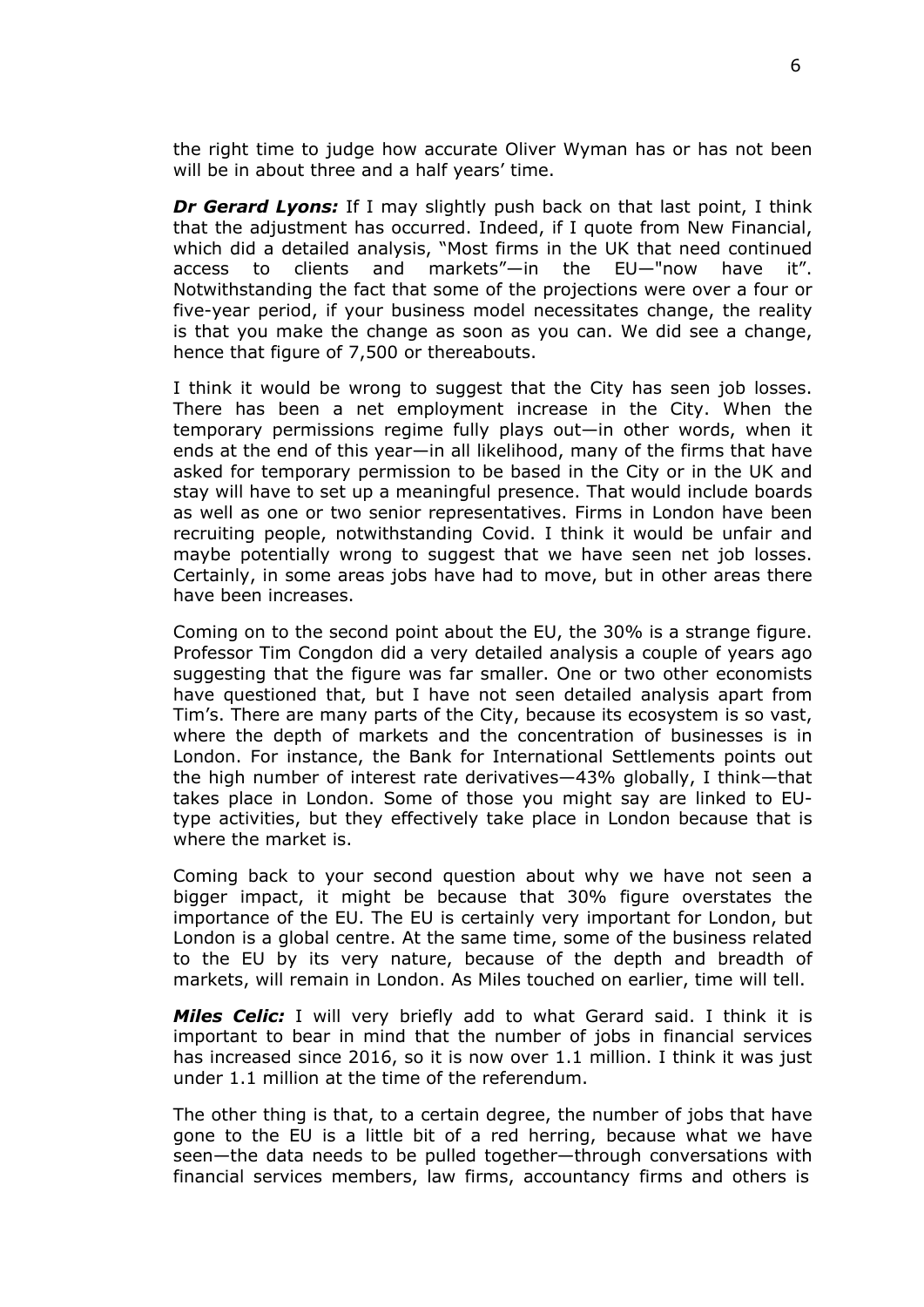that the jobs that have moved have not predominantly gone to the European Union. The jobs that we have seen move have predominantly gone to New York and Asia.

**Lord Liddle:** Could I ask for a bit more clarity on this? Basically, there is a difference of view between you. Miles is saying that we do not yet know the full impact and Gerard is saying that we do. Is that fair? I do not know whether Rachel has a comment to make on that. That is one point.

The second point is that you have not given us much flavour—this is not meant to be critical—of which sectors, which parts of the City, are least affected and which are most affected. It would be very helpful to get that.

*Rachel Kent:* Can I comment on your first point? We need to look at both sides of the equation, which perhaps is a bit like saying that both are right. I do not think we should forget the point Miles made about the UK being a global financial services centre. To give two very simple examples, or the same examples from two firms, we know that the US investment banks have established two retail banks in the UK within this recent period. That is nothing to do with the EU, for the reasons we have mentioned. Certainly the UK is still attracting business, which no doubt is having an upward or a stabilising effect on figures.

I also think that Miles or Oliver Wyman are correct to say that we need to keep a bit of a forward-looking eye on this, because the position is not static. The position is very dynamic, and the EU's policy develops, sometimes daily. Gerard mentioned the UK's TPR—temporary permissions regime. There were and remain as I understand it, some, temporary permissions regimes in the EU, so we could also see some issues arising when those run out.

Secondly, there are proposals pursuant to CRD6 whereby some of the exemptions that UK firms are currently relying on to conduct business in the EU without authorisation may be tightened up. Of course, those firms will have a choice: either to cease doing that business or to move that business to the EU. Finally, of course, there is the ever-present substance test, which again I am not sure has stopped moving. There are some practical factors that may play out over the forthcoming period that might affect that.

**The Chair:** Thank you very much.

Q4 **Lord Faulkner of Worcester:** I want to pick up something that Dr Lyons said in his first answer. He said that London has retained its position as the leading financial centre. Is that in spite of efforts by the EU to pursue a strategy that supplants the United Kingdom in that role?

*Dr Gerard Lyons:* Thank you for your question. As my colleagues have touched on, there are many different moving parts here. Even though the focus today is on the UK-EU relationship, there are many other factors globally. Miles quoted the Z/Yen survey. So that people are aware, every half-year there is a comprehensive survey, but it is subjective in some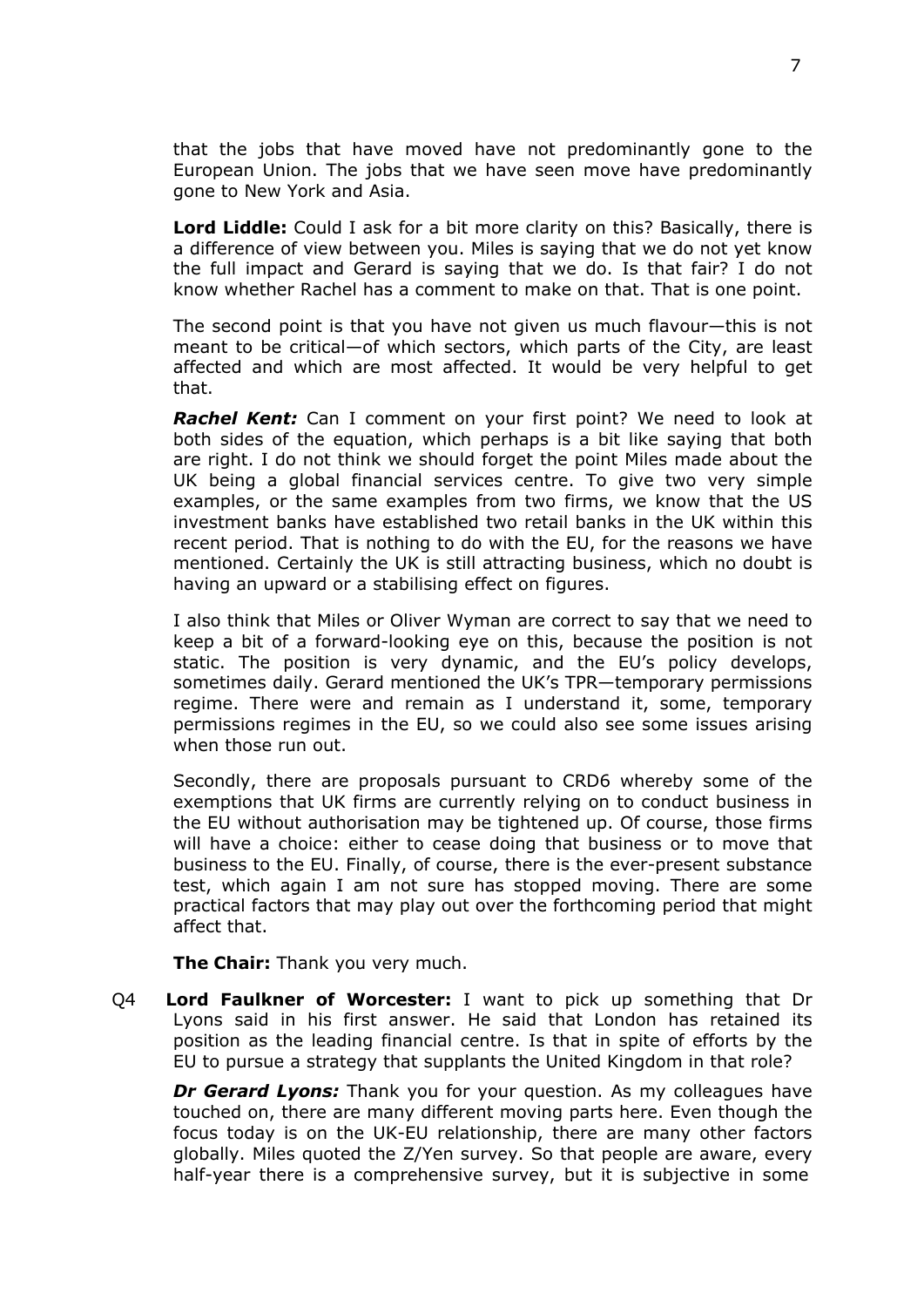respects. There lots of data there, but it is not always based on hard numbers; it is sometimes based on perceptions and how people respond to answers. That is widely seen globally as the best barometer of the league table of financial centres. London, as Miles touched on, or the UK, has retained—sorry, it is London. London has retained the number two slot. It was number one a couple of years ago, but if we go back over time it was either London or New York.

The thing that is very evident from that survey is the rising role of Asian financial centres. The other thing that is very evident is the, shall we say, fragmented nature of financial centres across western Europe. Miles touched on the main ones being outside the EU, but if one looks at the EU ones, obviously Dublin is important, Luxembourg is naturally important given the size of its overall economy, but none of these has the broad-based strength or depth to challenge London.

In answer to your question, London has retained its position, in spite of the EU approach. In my personal opinion, and others in the City say this, the EU approach has at times been very political. One of the issues is reverse solicitation, which is not always at the top of people's lips. This is a legitimate way of EU citizens being able to do business in the UK. Post-EU, a UK firm cannot solicit business from an EU customer, but legitimately an EU-based customer, client, institution or firm could contact a firm in London to do business. That is now being frowned upon, so there are a number of people in the City who think that we should use the phrase "legitimise the legitimate". That is just one example.

Without going into the detail, I think one of the challenges was that we had a political crisis from 2016 to 2019 and at the same time there was no cheerleader within the square mile in that period. I do not think that helped at a time when the EU quite clearly saw this as a big prize to gain more of the market share from the UK. The important thing is what we do from here, and I am sure that, rather than answer it all now, we will come to this later. I hope that covered the question.

**Lord Faulkner of Worcester:** It is very helpful. Would you say that the EU approach was therefore fragmented? There is no EU view that a new financial centre should be Paris or Amsterdam or Dublin, or are they all having a go at it?

*Miles Celic:* I very much agree with what Gerard said, and I point to the New Financial survey as well, which is more quantitatively based rather than qualitatively based. Absolutely, Z/Yen is to a degree sentimentbased. New Financial's work, which I commend to the Committee, again identifies the UK rather than London as the second largest financial centre; the US is in number one position, and China is in third position and rapidly rising.

On what we have seen in the EU, I think the question you have asked is absolutely the right one. We were told by somebody in the European Council in 2016 that one of its priorities for the Brexit negotiations—I quote what he said—was, "Preventing a number of Member States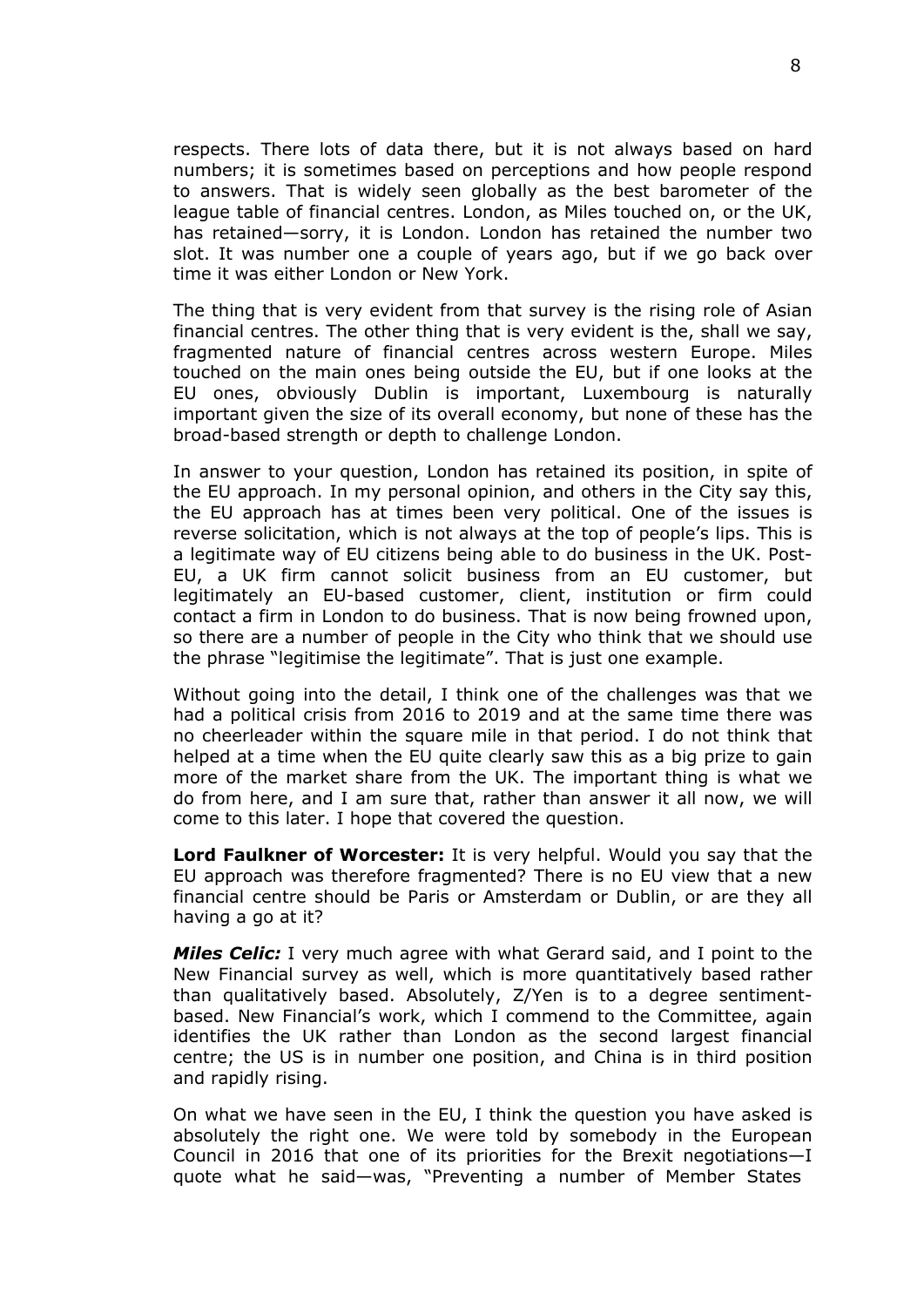fighting like rats in a sack over the crumbs that would fall from London's table in financial services". There was certainly an attempt by one or two centres—I am thinking here particularly of Paris—to try to build themselves up as a single alternative European financial centre. However, the EU has moved to what is quite clearly a market location policy rather than a market efficiency policy, and I think that touches on your initial question. There will continue to be attempts to move activity from London and from the UK into the European Union. Rachel has already touched upon the substance tests. I think we will see the ECB and others trying to ratchet this up over time.

One of the other things that the European Union seems to have adopted, at least for now, is a multicentre financial centre approach. There will be activity particularly in asset management, say, in Luxembourg. There will be investment banking in Frankfurt. There will be activity taking place in banking in Ireland, exchange activity in Amsterdam, work in Paris and so on. I would argue that one of the many big advantages that the UK and London have is the cluster effect. It is the agglomeration effect that you get in a centre like London. There is the rule of law, English law, common law—a huge advantage—commercial dispute resolution, time zone, language, high-quality regulators that are well regarded globally. All this comes together. If the EU were successful in creating a multicentre approach—to a degree this is politically driven rather than economically driven—that would be historically and economically unusual.

**Lord Tugendhat:** I am sure the point you have just made about the whole infrastructure in London and the network of supporting suppliers of every sort is very important, by the way.

We talk about the EU, but what the Commission thinks and what the German banks, the Dutch banks and the Italian banks think is by no means necessarily the same. My impression, but I put this as a question, is that the big banks, especially the Dutch and the Germans, do not necessarily have the same view as the Commission on these matters. I am not sure to what extent there is uniformity among Governments either.

*Miles Celic:* We have a series of dialogues with our counterparts in Europe. In fact, Lord Wood spoke at our Anglo-German financial services dialogue in 2019, and many thanks for that. We have found in conversations with commercial counterparts a substantial focus on areas where there are shared commercial interests and shared policy interests. There has been a reluctance to engage on Brexit, and there have been very politicised Brexit-related issues, but when we think about the growth of fintech, ESG issues, green and sustainable finance, there is clearly a commonality of position there. As Rachel has already touched upon, many of these rules, particularly in banking, are set at international level; they are international standards. Therefore, having alignment between where British institutions and European institutions might be is not unhelpful.

**Lord Foulkes of Cumnock:** You keep talking about London. At one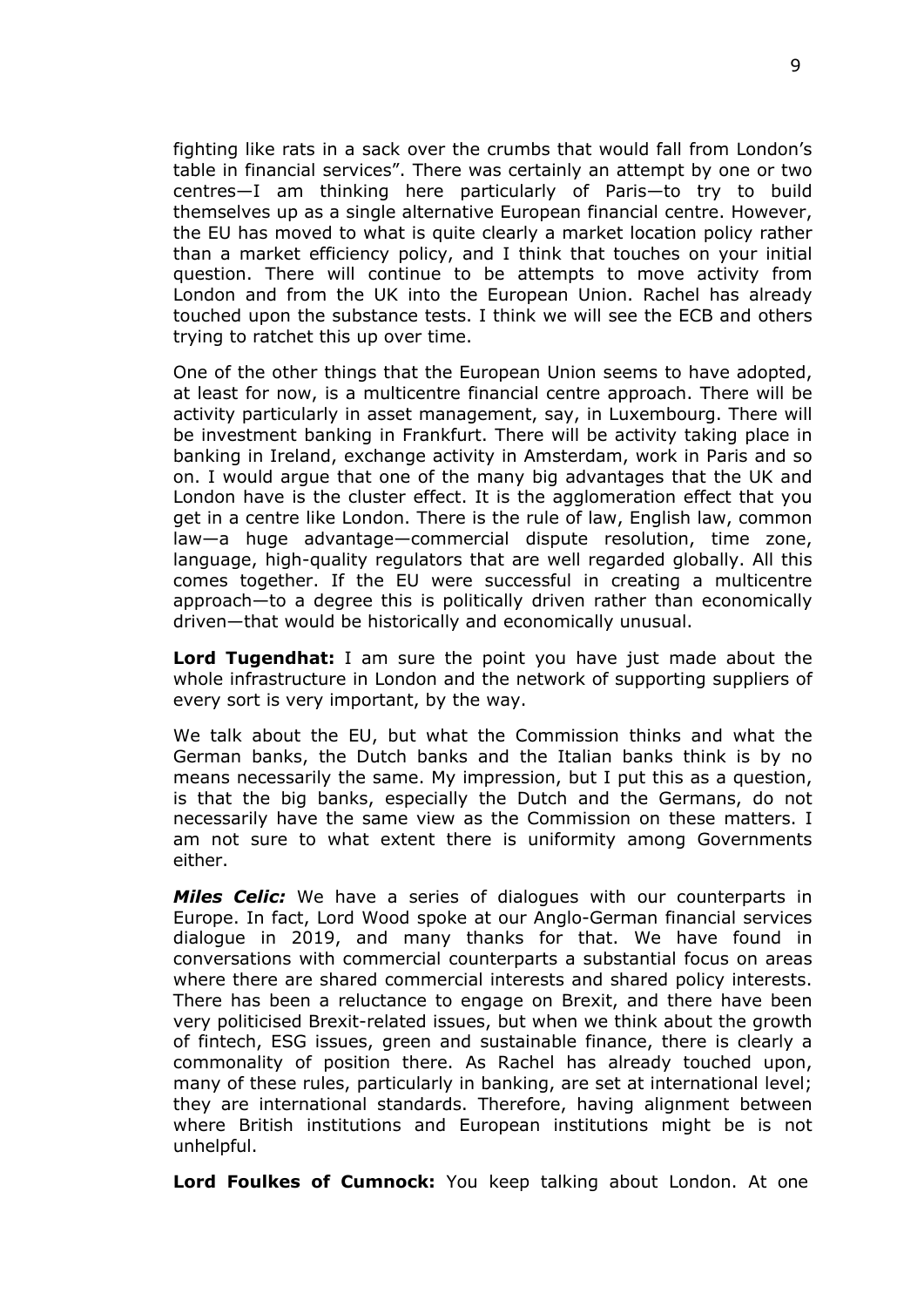point, Dr Lyons, you said the UK and then you corrected yourself and said London. Mr Celic said earlier that Edinburgh is still one of the top seven.

*Miles Celic:* That is right.

**Lord Foulkes of Cumnock:** Why are you not mentioning Edinburgh? Where is it in the top seven? How has it managed to stay there? What sectors have ensured that it does stay there? Should you not be talking a bit more about Edinburgh as well as London?

*Miles Celic:* To be honest, I think we should be talking about Edinburgh, Manchester, Leeds, Birmingham, Cardiff, Belfast and so on. Two-thirds of the jobs in this industry are outside the M25, which often gets forgotten. People then assume that most of those jobs are back-office jobs. The reality is that half the exports of the UK's most successful exporting industry come from outside the M25. This is a national success story. We absolutely talk about that. I am certainly not answering on Gerard's behalf, but I think the difference between the Z/Yen survey, which is of cities, and the New Financial survey, which is of countries, would explain the difference there.

Edinburgh is a massive centre for asset management, for pension management, increasingly for fintech, as is Glasgow. We work very closely with Sandy Begbie and the team at Scottish Financial Enterprise to promote not just the UK, London and the other centres but Scotland's industry.

**Lord Foulkes of Cumnock:** Brilliant. I hope you will mention not just Edinburgh but Glasgow and the other cities more frequently. I know that London is very important, but other cities are too.

*Dr Gerard Lyons:* Absolutely. I corrected the UK to London, because that survey covers London. In fact, in addition to building up the financial sector in the UK to better serve UK Inc, which would point to more jobs outside London and across the regions, there is an international opportunity in regional centres for onshoring more financial sector jobs. Given the skill base across the UK, whether it is Glasgow, Edinburgh as you mentioned, or Manchester, we could do more with that.

Best practice internationally has been in London, Dublin, Singapore. Basically, it is wholesale fund hubs, where you try to bring onshore not just the back office but a whole raft of areas that serve your front-office financial centres—research, custody, administration. The UK has a skills base such that, if we focus more of our attention, it is not just about the major centres of London or Edinburgh, as you correctly say; it is about broad-based job opportunities that are well paid relative to the job opportunities in the rest of the economy.

Q5 **Lord Faulkner of Worcester:** Does Rachel Kent share the optimism of her two colleagues for the prospects for the United Kingdom? I shall be very careful not to refer to London any more. Will the UK not lose out and any ambitions that the EU has to move business from the UK are likely to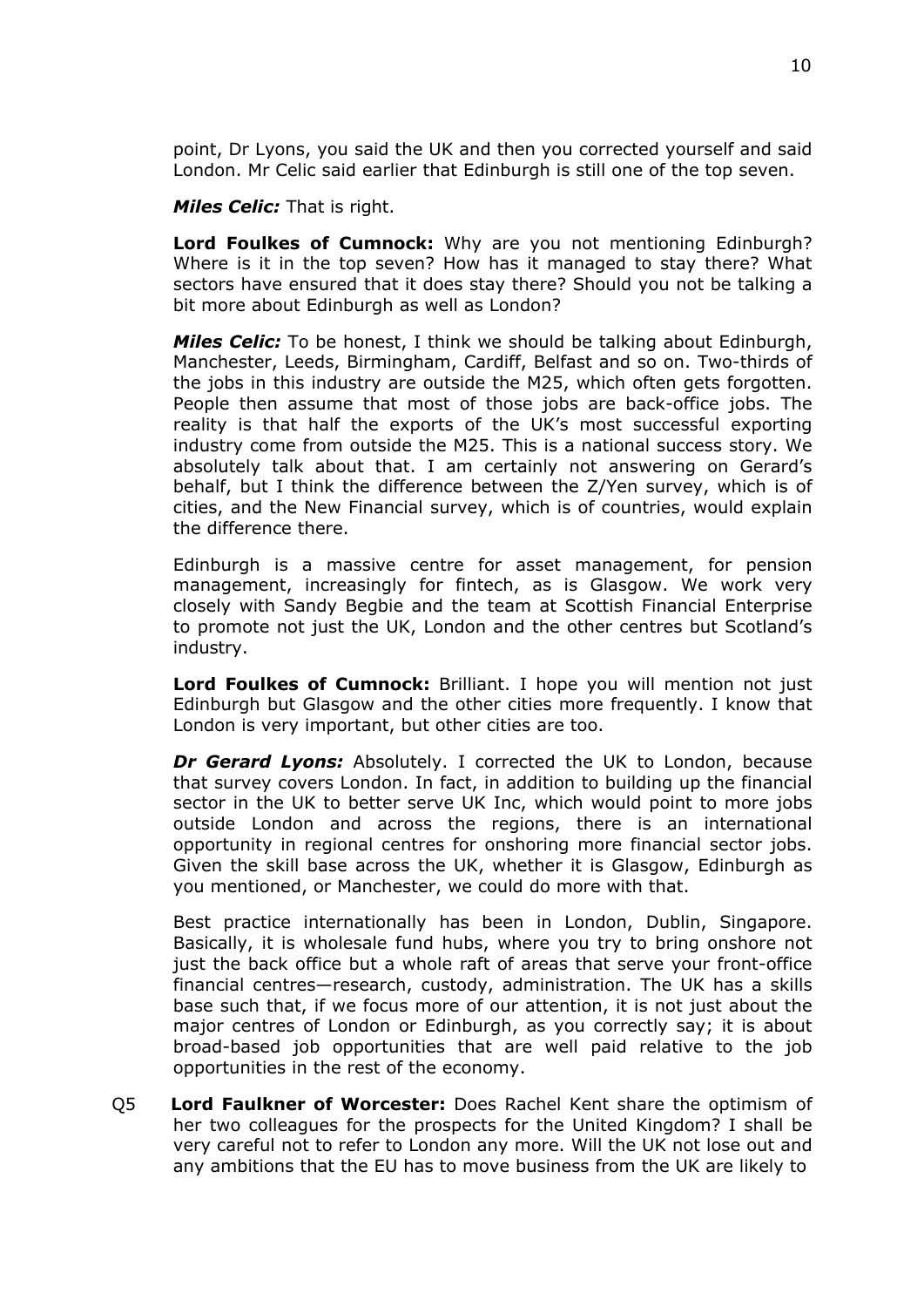#### fail?

*Rachel Kent:* As I said earlier, I still think there is a chance of some additional leakage because of some of the forthcoming implementation of EU proposals. I would not say that part is over, but I absolutely share their optimism.

Miles mentioned some of the areas that are real opportunities for the UK, and that includes fintech. I was lucky enough to participate in the Kalifa review, which had some very specific proposals about cross-UK growth and ESG, to take two examples. I am very optimistic about it, because I think we have the skills, resources, experience and commitment to innovation that those things require, but it is not a foregone conclusion. We have to look at our place in the world and whether fragmentation is good and whether divergence, although perhaps superficially very attractive, is the right thing.

To give you an example, on ESG we have all heard a lot of talk about taxonomy. What do we actually mean by some of these new key terms? Five taxonomies across the globe is not helpful. How does the UK participate in that to make sure that we do our part and help to maintain a leading financial centre but at the same time do not cause unnecessary fragmentation? That it will certainly be a challenge.

**Lord Faulkner of Worcester:** Will the challenge be particularly from outside the EU, non-European countries, New York perhaps?

*Rachel Kent:* In some of the key areas I mentioned, the challenge will come from a number of different places, including the EU, the US, China, and possibly India. I could go on. Those are very hot topics and are key. They could bring huge benefits not just to the UK but internationally. Another example is central bank digital currency, which is no good at all if it only operates domestically. We have to consider interoperability. It is a complex task.

**The Chair:** Thank you very much.

Q6 **Lord Purvis of Tweed:** This is a factual question, and nothing to do with optimism or pessimism. Reading from a House of Commons Library research paper, financial services exports to the EU have continued to fall in 2021, falling by 5% between quarter four 2020 and quarter one 2022, and a further 5% between quarter one and quarter two 2021. This was the area that I wanted to ask about. Compared to 2019 and pre-Covid levels of trade, financial services exports to the EU were 31% lower in quarter two in 2021 than quarter two in 2019. Perhaps Mr Celic can answer this: what makes up that 31%?

*Miles Celic:* Without seeing the particular research paper that you are talking about, I would struggle to say precisely what it is referring to.

**Lord Purvis of Tweed:** Do you recognise that ONS data?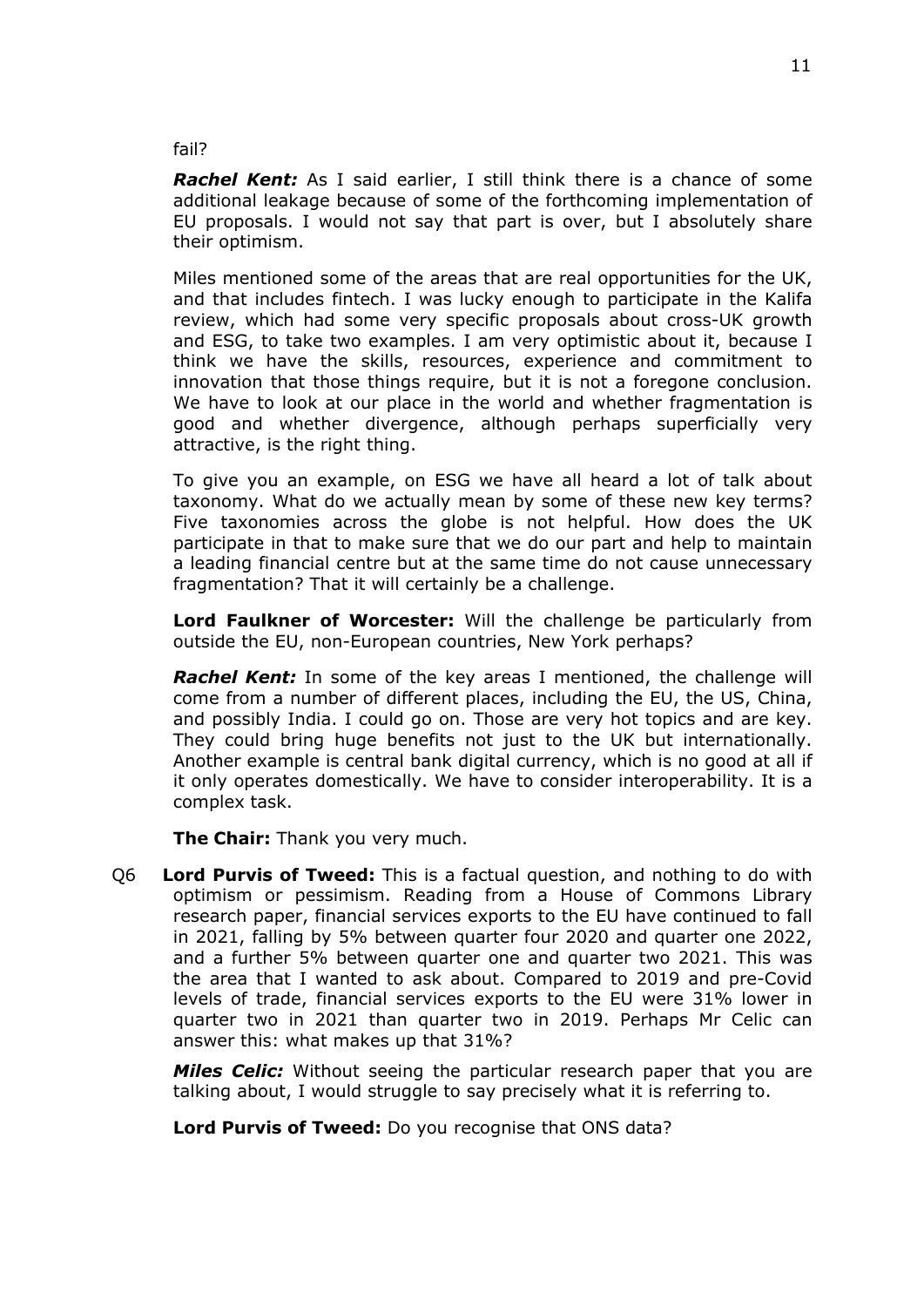*Miles Celic:* In broad terms, I recognise that. It is not the same as the stats that I have in front of me on the changes that we see year on year or the stats that I think that we have used in our international key facts report, although we draw on ONS data together with data from the OECD, the World Bank and the IMF, from recollection. Some of that will be reflective of the fact that if you look at the other side of this equation, UK trade with the rest of the world has continued to grow.

**Lord Purvis of Tweed:** Sorry, I am asking for your best judgment, regardless of the 31% or otherwise. What is the analysis of what aspects of financial services exports have fallen?

*Miles Celic:* Without seeing that paper I would be hard pressed to address that. We have looked across the piece, whether it is in banking, asset management or insurance. Banking has become less international since the crisis, partly because of the regulatory rules that have been put in place, but a large driver of that is a shift in export activity towards high-growth areas of the global economy, which is partly the United States and largely Asia.

**The Chair:** Thank you.

Q7 **Lord Hannay of Chiswick:** Good afternoon. I will begin by declaring my interest as a member of various European-oriented think tanks.

Moving on to the issue of equivalence, could you confirm that for current EU recognition of third-country financial services equivalences the scorecard for sectors is roughly as follows: US 21, Singapore 15, China 14, Switzerland and Mexico 13, UK one? Does this imbalance not already create some kind of a competitive disadvantage for the UK? Is that not a disadvantage that will continue as long as the imbalance lasts? Does it not also demonstrate that there we have a long list of independent, sovereign third countries that see benefit in receiving EU-granted equivalence, which does not, in their eyes at least, raise fundamental issues of principle?

*Miles Celic:* I recognise the scorecard, and that would certainly seem to fit. Part of the problem here is that the UK has onboarded the EU acquis. We helped to draft the EU legislation. At the point at which we left the European Union and the transitional period, the UK's rules were effectively identical, bar what were termed the inoperables—for instance, where a piece of legislation referred to the ECB it was changed to the Bank of England. On that basis, there was no technical reason, I would argue, why the UK should not be deemed equivalent, given that the rules were absolutely identical on both sides of the channel.

We have been told by the Commission and others—and I have to say that in my experience this represents a departure from the way in which equivalence was handled—that they now see equivalence as a process of managing future and ongoing alignment with another country, a third country. My expectation and my guess is that this was in part a lack of clarity about what the UK was going to do with its financial services rules. Certainly, in some of the conversations we had in Brussels and other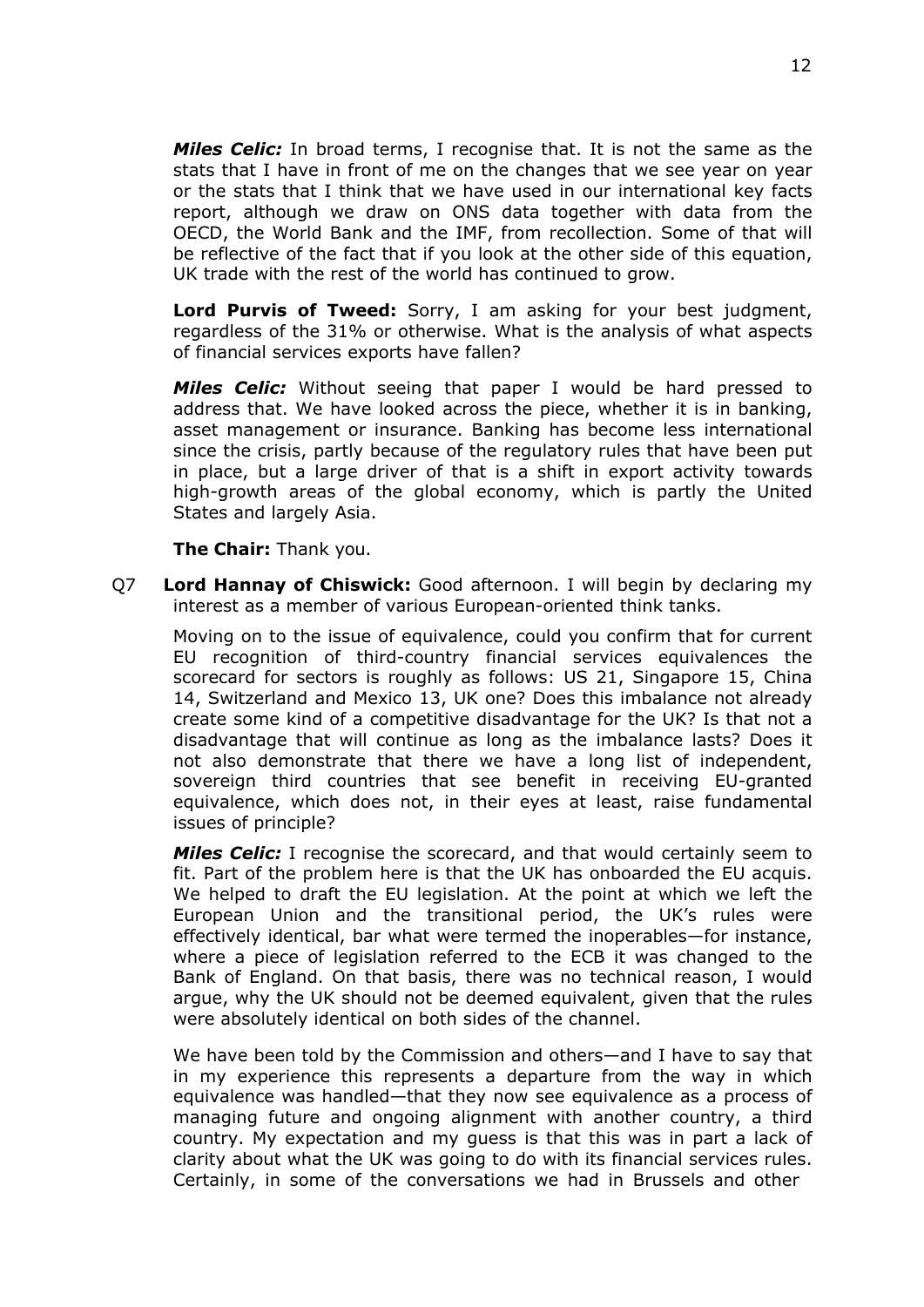Member States there was, in my view, an unrealistic expectation that the UK would embark on some regulatory bonfire and some race to the bottom. We never saw or expected that; it certainly was not something that our industry called for.

Finally, equivalence differs from directive to directive. The EU has no single mechanism, no overarching mechanism, of equivalence. Most equivalence decisions are not relevant for market access. Only about a third of available equivalences deal with market access. What they are normally about is forms of preferential prudential regulatory treatment.

**Lord Hannay of Chiswick:** You have not answered the point about this putting us at a competitive disadvantage.

*Miles Celic:* Obviously, if only a third of those are relevant for market access, there will be an impact. Does it put us at a disadvantage? My view is that as long as the UK remains open and provides equivalences itself, that goes some way to maintaining the UK's openness.

On the engagement with the EU, of course it would be preferable to have a form of equivalence in many of these areas, although, as time goes on, the way that equivalence is being operated by the EU, and as we see parallel development between the UK and the EU—we are already seeing this with the back book of regulation, Solvency II being a case in point the UK will need to determine whether it makes sense to change its rules to fit the European Union or, indeed, whether the European Union wants to change its rules to fit the UK as the leading financial centre in Europe, or whether there is a process of ongoing parallel development with the consequences that brings for both sides.

**Lord Hannay of Chiswick:** In the last year, we have merely moved from two to one.

#### *Miles Celic:* Two to one?

**Lord Hannay of Chiswick:** We have moved from having two equivalences to one, so it cannot be said to be moving in that direction.

*Miles Celic:* Over time, I expect that that area of parallel development will continue, however. As I have identified, and as I think Rachel has also touched on, much of the UK's growth over the years and the decades ahead will be in areas such as fintech, data, digitalisation, green and sustainable finance. Those are areas where the rules are less well developed in the UK and in the EU. The EU will develop the regulation and the equivalence mechanisms that it requires for its market, and the UK will do the same for its market.

*Dr Gerard Lyons:* In answer, I have two points. The first is a general point, but it is probably the most important point I will make today. To judge a financial centre as globally competitive, there are three key aspects. One is inherent characteristics, of which London has a whole host of inherent characteristics, the English common law being the most important. The second is the regulatory environment, and within that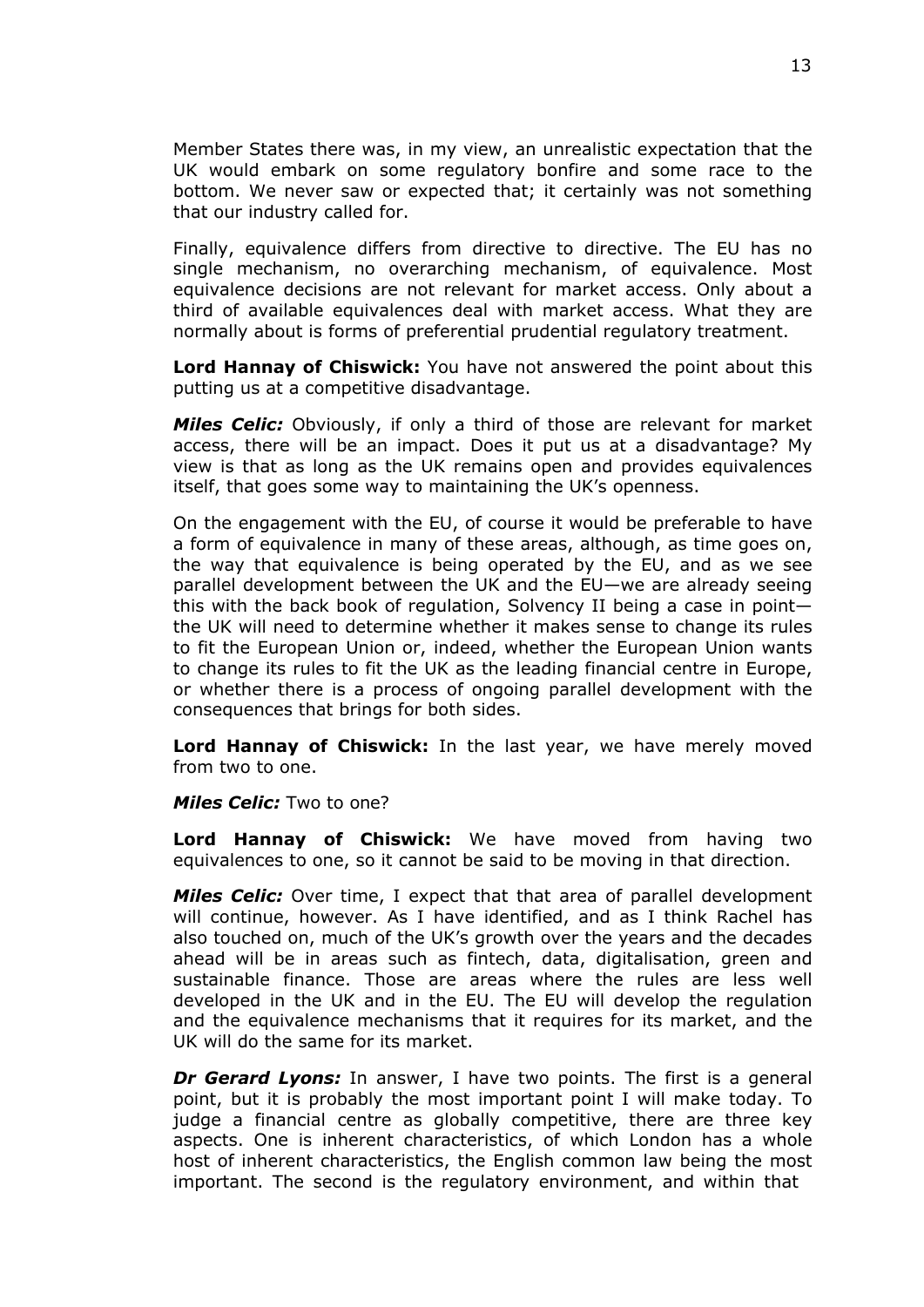equivalence has an important role to play. The third is where clients want to do business, and that depends effectively on the breadth and the depth of the markets. London has inherent characteristics, the regulatory environment and the place where clients want to do business.

Equivalence matters, because it very much comes into that whole regulatory side. Your question was: is it a disadvantage? It comes back to the previous question about how just over 30% of exports fall based on the broad data. If your business model prior to 2016 was dependent on equivalence giving you access to the EU market, it will have an impact on you. That has led to some firms deciding to move staff. It is not only people who interact with clients. You cannot service them from London unless reverse solicitation is prompted: that is, they come to you first. If you are building a business, you cannot rely on that. Therefore, firms have been impacted.

One area that is interesting where we were granted equivalence is linked to clearing houses. This is a key area at the centre of the system.

**The Chair:** We will come to that a bit later.

*Dr Gerard Lyons:* I see, sorry. There is some impact, yes. The question is: why did the EU do this? My colleagues might have different views, but Miles touched on it; it is because of the political agenda. However, there are also different countries on the continent competing for the cake. Some firms have been impacted, but where we go from here goes to the wider regulatory issue, which is the key issue of whether we are a rule taker or a rule maker.

Equivalence matters. Some might say that it is a nice to have, but regulatory independence is a must have. We should not be complacent about the equivalence issue, because when you go into it, it is about the detail. Often we have discussions about equivalence that are broadbased, but you need to drill down into the nuts and bolts, the legal part, to know whether it will have an impact and whether ultimately we say that we want equivalence. You need to look at what is under the bonnet before you say, yes, we want equivalence.

**Lord Hannay of Chiswick:** Neither of you—and I hope that Rachel will come in on this, too—have said anything about the fact that some of the non-EU financial centres with which we compete have a much higher degree of equivalence than we do. Is that not what I have described as an imbalance?

*Dr Gerard Lyons:* That is an imbalance, because ahead of 2016 one would have argued that as a third country where, as Miles touched on, our picture was exactly the same as the EU on the day of the referendum, there would be complete justification for being granted equivalence. The political angle comes in. Does it put us at a disadvantage relative to others? London has a major global financial centre, so one might put London—I would say London as opposed to other parts of the UK—in a different box compared to some of the other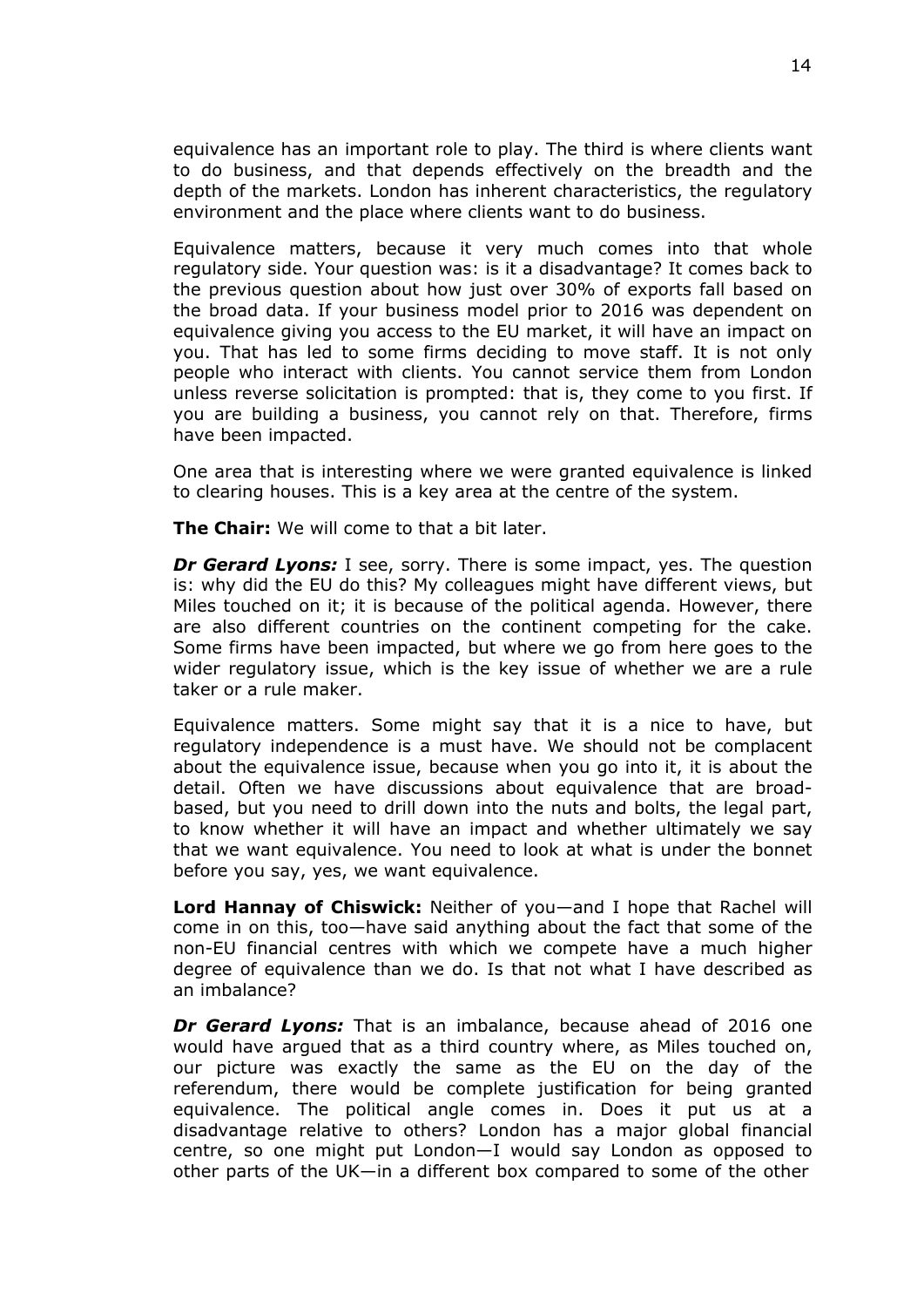cities or countries you have mentioned. The US-EU is an interesting one, and may be a challenge for the UK as well. I hope that answers the question.

**The Chair:** Thank you very much. I wondered whether you were posing the same questions to Rachel Kent, Lord Hannay.

#### **Lord Hannay of Chiswick:** Yes, indeed.

*Rachel Kent:* I agree with the proposition that it puts a UK firm at a competitive disadvantage. Imagine for a moment two firms, one a UK firm and one a US firm, both prior to Brexit taking advantage of some kind of equivalence or passporting regime. The US firm remains able to do that. The UK firm is no longer able to do that; either it has had to cease its business or it has had to undergo costly reorganisations involving an additional licence, additional capital and all the things that go with that. I fail to see how that cannot be a competitive disadvantage at that level.

Nevertheless, I also agree with Dr Lyons that, again, it is a bit of an equation. The price of equivalence is alignment, and if not being equivalent means that not only can we make many more of our own decisions but we can make them quickly in response to key market opportunities, that certainly might be a compensating advantage that partly or wholly makes up for it.

I flag whether the other jurisdictions that you mentioned really are more equivalent than we hope to become. I am not sure that is a question for me. I am not sure we are being judged by the same yardstick.

**The Chair:** Thank you very much.

Q8 **Lord Foulkes of Cumnock:** Dr Lyons, I think you were going to move on to talk about central counterparties. Perhaps you could explain why they are the exception and why the EU has made them an exception. Do you think that it will continue beyond the three years?

*Dr Gerard Lyons:* Yes. Back in 2017, the governor, Mark Carney, talked about how bringing euro clearing into the euro area would lead to a fragmented market and to wider bid/ask spreads because the volume of business would be lower and would require more capital to be allocated against that and would, therefore, reduce the ability of EU-based banks or euro-based banks to lend in the wider economy. I do not know why, is the answer to your question, so it is conjecture. One might be that, linked to that argument, there may be an economic cost as a result of fragmenting the market.

The other is the underlying legal aspect, and my colleague will be better placed to answer this. For bankruptcy, if someone fails, centre clearing parties, the clearing houses, take the settlement risk and sort things out if someone defaults at the end. The legal structure in the UK, it is said, is much clearer. People often cite the example post 2008 where the problems associated with Lehman were able to be solved relatively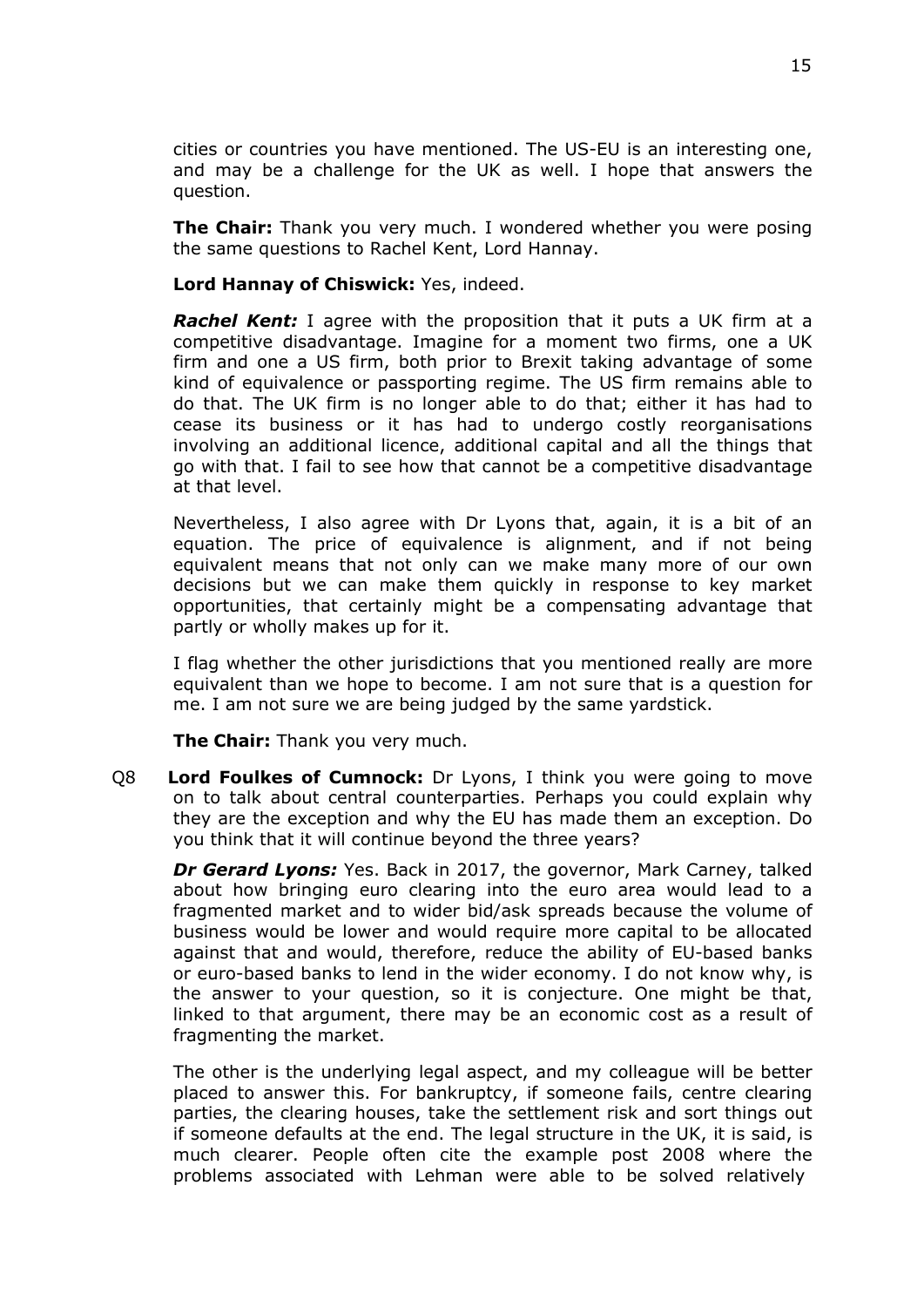quickly, whereas the problems linked to it in Germany or France took longer to be resolved. The other argument is the capability on the legal side. The EU has not explained fully, as far as I am aware, and one can conjecture that those sensibly look like the two reasons for it. Therefore, there is a need for a key role as a clearing house, and the UK has a strong presence there.

**Lord Foulkes of Cumnock:** Can any of you explain whether the lack of equivalence, particularly in banking and insurance, is causing any problems for the European Union institutions?

*Miles Celic:* Do you mean the regulatory institutions or companies and so on?

**Lord Foulkes of Cumnock:** Any of the European Union entities.

*Miles Celic:* London remains Europe's international financial centre, so you often find that a German business goes to its local Sparkassen or its bank in Hamburg or wherever and conducts a transaction, and as far as it is concerned that transaction takes place in Germany. What it might not see is that the back end of that deal goes through London or Edinburgh or another UK centre. I cannot say that I have seen lack of access to finance in the European Union as yet. Obviously, there is a degree of waiting for the statistics to catch up with the reality, but I have not seen that as currently stands.

I will add to what Gerard said about the CCP decision. Today, I think, Commissioner Mairead McGuinness said that they will extend the temporary regime for a further three years, but as far as they are concerned that is it. There is clearly a move, and it has been an ambition for some time, to move that activity into the European Union. That could be a retrograde step. Ultimately, clients want to do business where it is cheapest and most efficient to do business, and the size of the activity in the UK and in the United States makes that cheaper and more economic. I am sure that Rachel will have views on that from a legal perspective.

*Rachel Kent:* I am possibly in the unique position of having established two clearing houses in the UK, so I am very well placed to explain how complex it is. It is probably one of the most complex legal tasks there is. That means that any process for establishing clearing houses anywhere will take time. I also agree entirely with Dr Lyons's view about the usefulness and practicality of UK law in solving some of the complex issues that arise. One of the issues that is caused, not necessarily because of a difference in EU law but because of fragmentation across the EU and between the EU and the UK, is the inability to net transactions. That gives rise to increased capital costs and other costs, so that will also be quite a challenge to overcome.

**Lord Foulkes of Cumnock:** Thank you very much. I think that in the interests of time we should move on now.

**The Chair:** Thank you very much.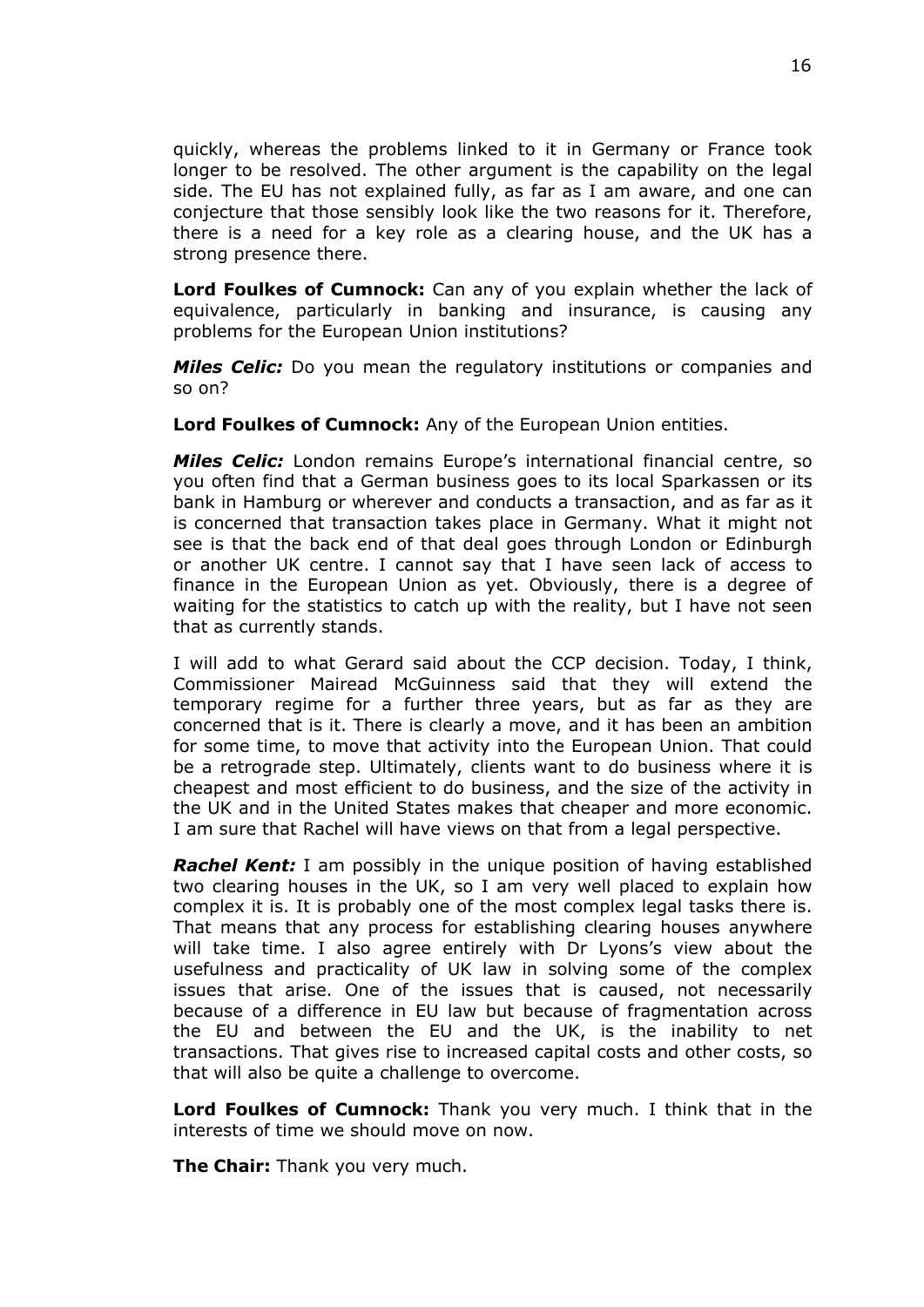Q9 **Lord Lamont of Lerwick:** I will refer first to the register of interests and my interests as a director of various investment companies and advisory investment companies.

Is it not the case that equivalence is a highly political matter, that it is unpredictable and can be taken away—as was evidenced in the case of Switzerland, when some equivalence was taken away after its referendum on mobility of labour—and that its unpredictability perhaps means that one should not wish for it too strongly? Having said that, how have UK providers adapted to the lack of equivalence? Could I ask Dr Lyons to comment on the point made by Rachel about the disadvantage for a UK firm compared with a US firm with the lack of equivalence?

*Dr Gerard Lyons:* Yes. In some respects I thought I had touched on it in answer to an earlier question. Basically, the fall in measured financial services exports to the EU is because some firms based in London have had to change their business model. If they have not changed their business model, their business model has led to them having to make changes, some of them as a result of the change in the regulatory/equivalence environment where they could not service some of their EU customers directly from London as they were previously able to do. In that respect, I agree with Rachel's comment.

I also agree with your opening statement about what one wishes for. Equivalence is a relatively recent concept in some respects, and there may be other substitutable ideas. The key issue is the wider one of the regulatory agenda and whether you can set the rules. The argument at the moment or in recent years in the City has been whether, on the terms under which equivalence has been offered, that would make the UK a rule taker as opposed to a rule setter, in which case it might adversely impact the competitiveness of London overall in the longer term.

In some respects, you might argue that there might be a short-term gain just because there is a natural bias—"gain" might be the wrong word to use. There is often a bias towards the status quo, because to make any change you must do things differently, and sometimes there is a cost involved. I think that covers the point.

*Miles Celic:* If I can briefly add to Gerard's comments, I think there has always been a degree of politicisation to equivalence. A former EU Commissioner for Financial Services tells the story of how he would be approached and told, "We are negotiating a particular FTA", or something else, "with a third country. We want to use equivalence as part of the sweetener, so could you look at equivalence at this point, or could you withhold equivalence at this point until we get it to where we need to be in the broader relationship?"

You have touched on the withdrawal of equivalence. That differs from the equivalence-to-equivalence element. As I said, there is no single framework of equivalence. It is a patchwork, which is one of the problems with it. Some forms of equivalence can be withdrawn at 30 days' notice. As we have seen, it took at least two years in some cases, as I am sure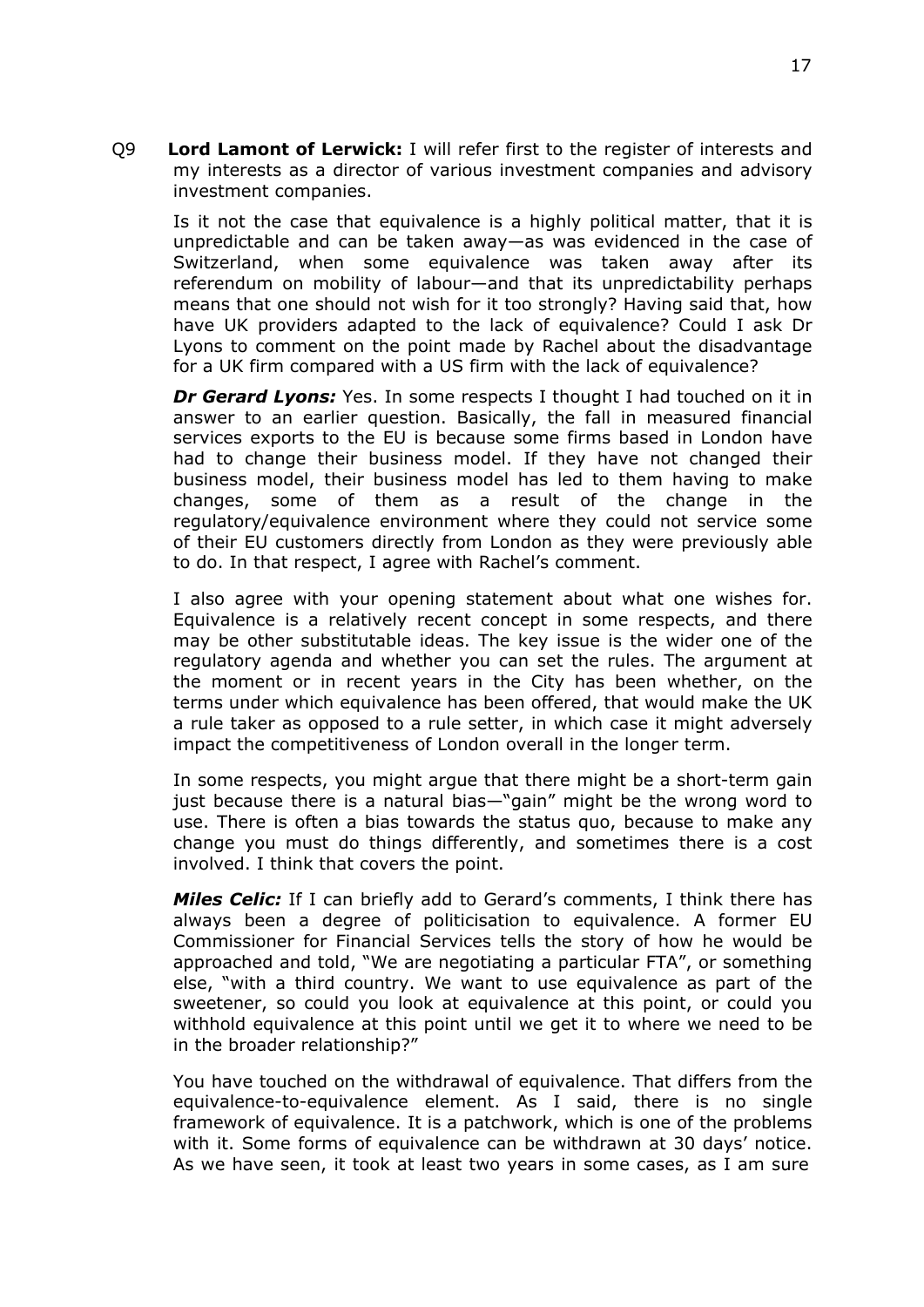you will know from your own experience, to prepare for the UK's withdrawal from the European Union—30 days is no basis for dealing with that sort of withdrawal of approval. In other cases, there are forms of equivalence that have no mechanism for withdrawal and theoretically could be taken away at the drop of a hat.

In fairness, the European Union has recognised that and there is an attempt to reform equivalence, which again means that we need to be careful about the conversations we have about equivalence, because we often find that these conversations are almost about a moment in time. Equivalence is a moving target; it is an evolving concept and an evolving set of standards and rules.

**Lord Lamont of Lerwick:** Rachel, would you like to comment? Could you also enlarge a little on what you said about ESG earlier?

*Rachel Kent:* I am happy to. Were I to be asked to defend the European Union in court against a claim that its equivalence decisions were political, I would be tempted to focus on the statements by many members of the UK Government to the effect that we are now going to go our own way and will look at our own laws and necessarily diverge—not, it has been clearly stated, to lower standards but to standards that are better tailored to our market. I do not know whether that is a substantive reason, but it seems to be a factor to be considered.

On the subject of politicisation, it also seems to me, without commenting on whether the politicisation of financial services decisions is a good or a bad thing, that we have the current position in the EU that you have identified. In the UK, of course, we have a system where, it is my view, we are about to depoliticise—not wholly, but some way down the line we will depoliticise—decisions because of the future regulatory framework and the transfer of increasing powers to regulators, rather than to the Government. I make no comment on it other than to say that there is a potential mismatch between those two things. There are, of course, protections in our system because of the objectives that have been given to regulators.

On your point about ESG, climate change, and social issues, the UK has a huge opportunity here. As I said in my opening remarks, it has a justifiably enviable reputation for innovation, and there is a view, which I agree with, that the financial services sector is an accelerator. It is capable of being an accelerator of ESG issues, because they are not just large firms that have ESG issues in their own right; they also lend money. They invest in equity and so on in other businesses, and via their policies they can drive through change. We have a huge financial services sector, which I believe can be a huge driver of change in that area. We should not forget fintech. I believe that the fintech community is hugely engaged as we speak in finding solutions to some of these difficulties. I will not elaborate, because I know we are short on time. ESG is a huge opportunity for us.

**Lord Lamont of Lerwick:** A final question to Dr Lyons. You said earlier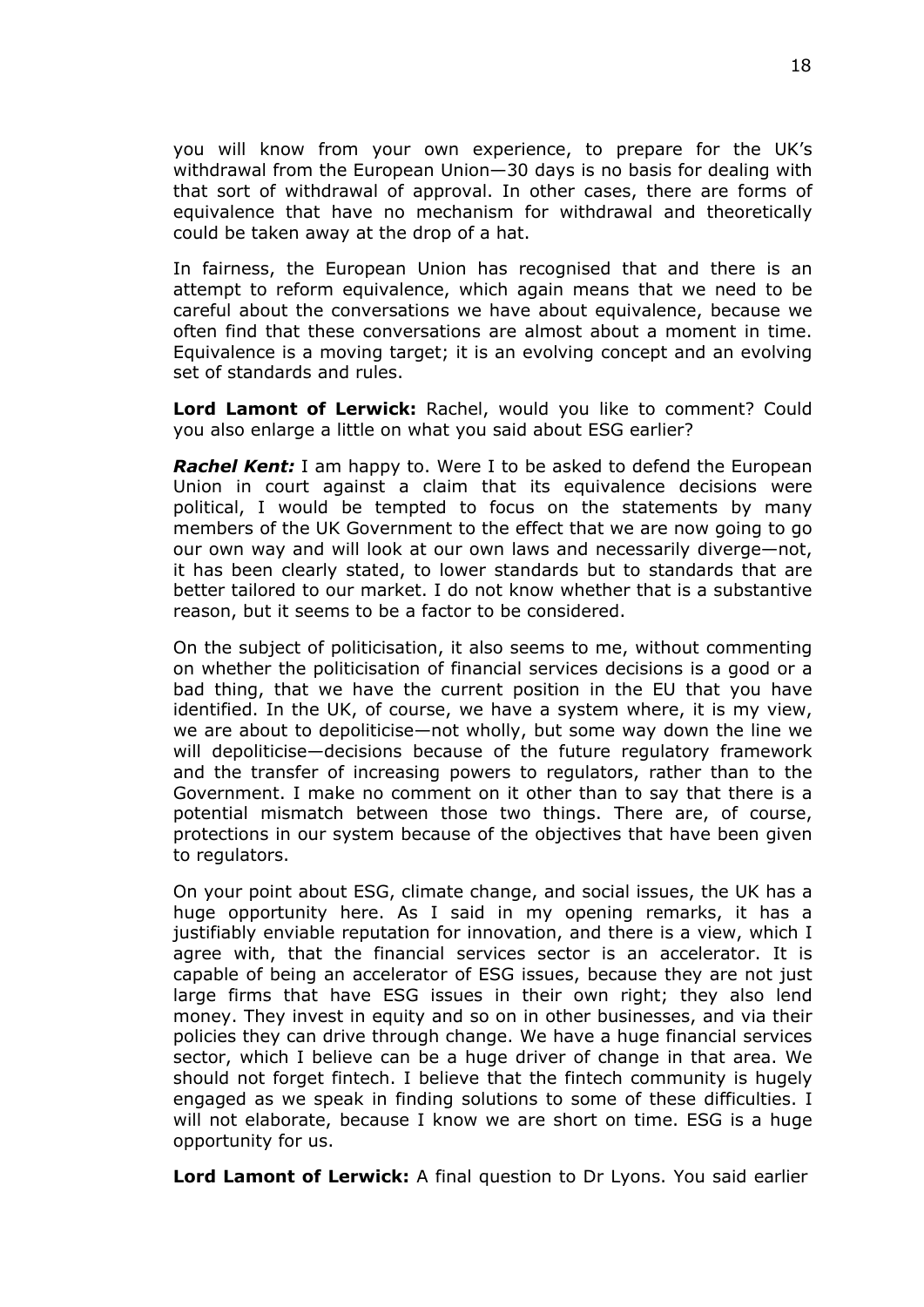that between 2016 and 2019 there was no cheerleader for the City. What did you mean?

*Dr Gerard Lyons:* I meant that one of the concerns in the City was that financial services did not figure in the Withdrawal Agreement, and the impression was that, across the City, people had not pushed in a united way for what they wanted or had a cheerleader, which I think is the best way to say it.

I think there was a real feeling post 2016 that many institutions in the City might have preferred to retain the status quo. Therefore, they were waiting to see how the politics played out, but while the politics were playing out there was already a dynamism underneath in the work being done for the Withdrawal Agreement, and, as we have touched on, the EU was already pursuing its own agenda.

In some respects, that helped to explain why, when we came to the withdrawal agreement, financial services were not given the prominent position, despite their scale in the economy. Since then, as we have seen from TheCityUK and others, there has been a proactive approach.

**Lord Lamont of Lerwick:** Some people in the City, though, argued quite positively that they did not want an agreement on financial services of any kind.

*Dr Gerard Lyons:* Yes. I argued quite strongly about different aspects of that, but it might be fair to pass to Miles, given that he represents TheCityUK.

*Miles Celic:* The mood, the perspective, within the industry at the moment is that there is no point trying to navigate by looking in the rearview mirror. We have left the European Union. The challenge now is to make the best of that, and, in my view and certainly in the view of the companies that we represent, that will require a concerted and ideally coordinated effort between industry, government and the regulators. There are opportunities that we can seize here, and the challenge now is to make the absolute best of those opportunities.

Q10 **Lord Wood of Anfield:** I must declare an interest as a director of an investment trust. We have had a good run-around on equivalence, but I have one question about the future. We have talked a lot about autonomy and the balance between freedom on the one hand and coordination equivalence on the other. I am interested in your views about whether the Government have the balance right in their current approach to equivalence, which is to press for equivalence where it is in the interests of the City and not where it is not.

Secondly, is there any embryonic shape of institutions emerging by which future partnership decisions about equivalence or non-equivalence will be taken? Is there any hope of something more regularised emerging that might make the sorts of decisions that we are talking about?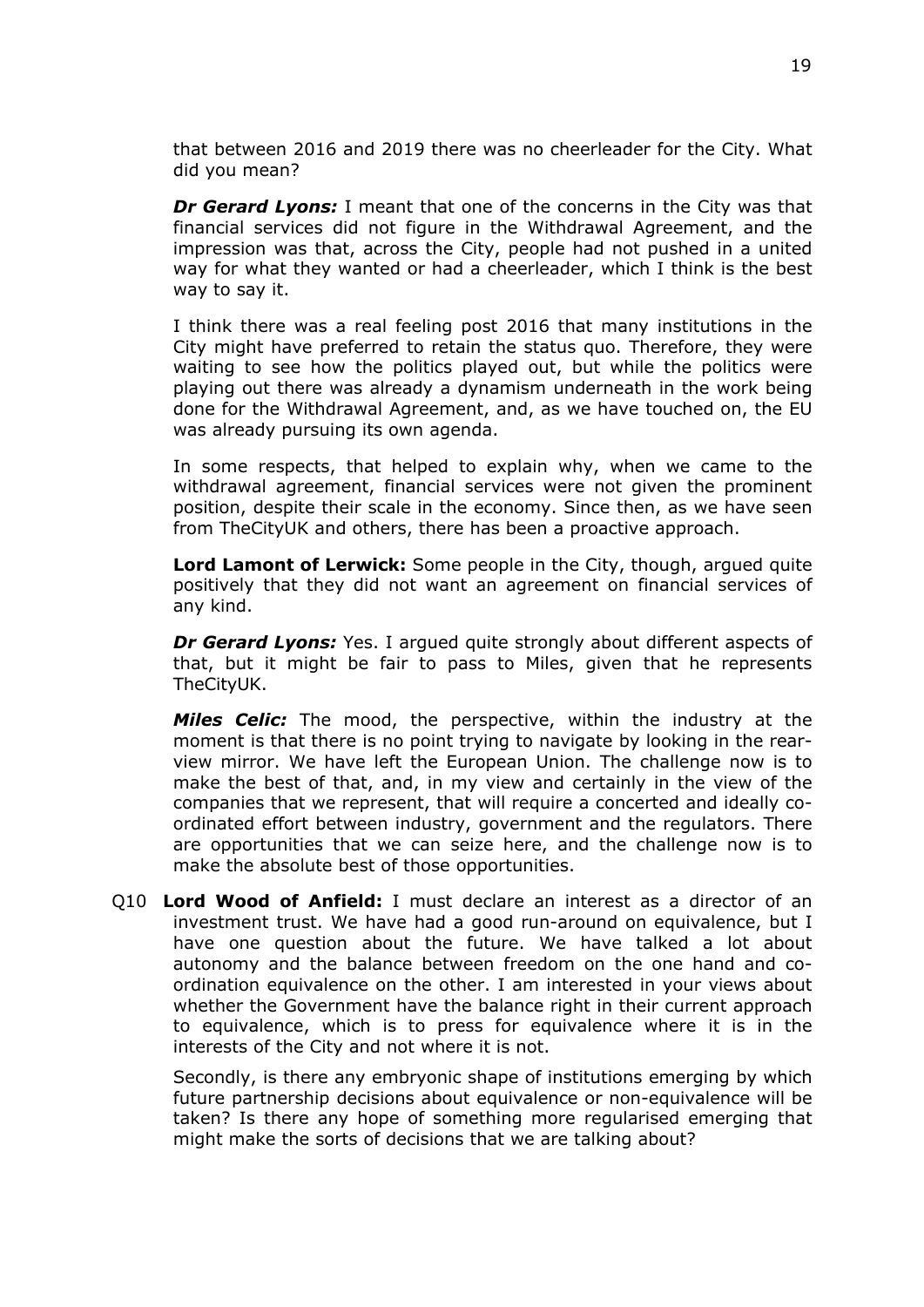*Rachel Kent:* Where the balance should ultimately be is still very much a work in progress, not just for the Government, who I think are working very hard at it, but for firms and representatives of firms in the City, like me. We are looking at the areas. If we had complete freedom, what would we do? I have mentioned ESG, and fintech has also been mentioned, but what are the areas? What would we do? Can those be accommodated within a world where we are seeking equivalence or not, and, if not, which gives us the better situation?

On hope, again leaving aside the politics, on which I do not have a view, the memorandum of understanding that is attached to the TCA has of course been technically agreed, just not implemented. That, so far as it goes, will be helpful. I referred to it earlier as giving governance, so it does not require substance; it requires meetings and discussions, including on the key issues of alignment with and joint influence on global standards.

If you are not talking, you cannot achieve anything so, yes, I think that is helpful, and I hope that provides a forum for sensible discussions on mutual equivalence.

*Miles Celic:* I draw attention to one of the points in your question, which is the idea of equivalence being a mutual process. That is absolutely not the way the EU sees it. In fact, in the early days—Rachel will remember this, because she was on a number of delegations to Brussels with me even suggesting that there could be some form of mutual equivalence was guaranteed to affect the tone, tenor and friendliness of any meeting in Brussels. Usually, at that point, somebody would say that this would be an appalling infringement of European sovereignty, that they would have to pull together their equivalence decisions in consultation with a third country. Equivalence is not something that is done jointly. That is certainly not the way the EU sees it.

**Lord Wood of Anfield:** But, then, it is alignment rather than equivalence?

*Miles Celic:* You have to align with the European Union, and that is increasingly the way it is seen. I draw the committee's attention to a speech that Bruno Le Maire, the French Finance Minister, gave in Helsinki in, I think, September 2019 where he talked about the future of European equivalence. It is on the French Trésor website, and I commend it. Towards the end of the speech he talks quite openly about further politicising what are technical decisions.

For the future, a lot of work has been done by TheCityUK, the individual trade associations, the City of London Corporation, and Gerard's terrific work for Policy Exchange. There are lots of ideas out there about what the UK can do, and they do not need, nor can they be solely dependent on, equivalence. As I have said, the approach that the industry has always taken has been to hope for the best but plan for the worst.

**Lord Hannay of Chiswick:** Can I ask why in all these questions on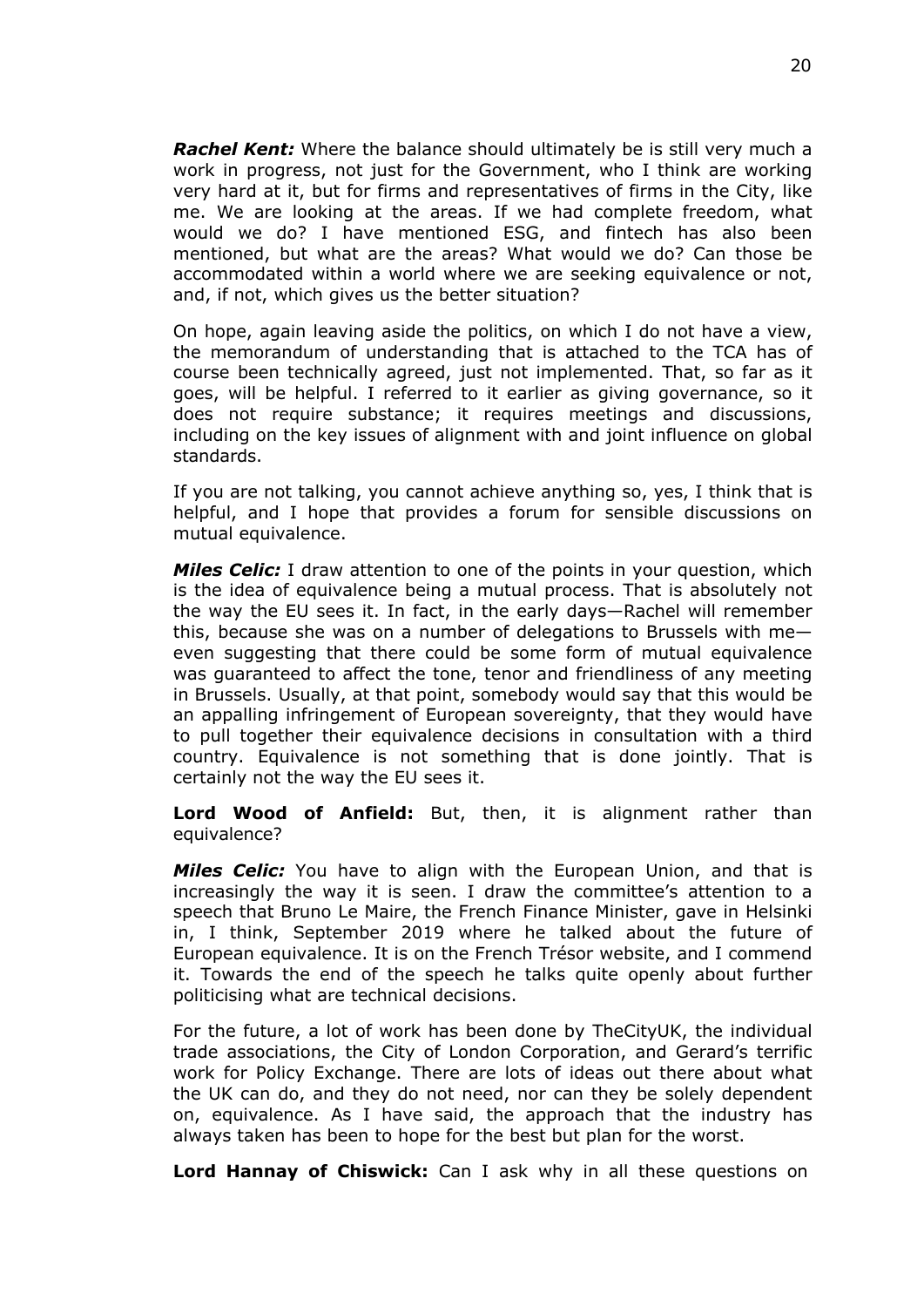equivalence, which have been going on for quite a time now, none of you has explained why countries like the United States, not absolutely renowned for keeling over and lying there for its tummy to be tickled by the Commission, should have reached so many equivalence situations, or China or Singapore? It is odd, is it not?

*Miles Celic:* Part of that is historical. I cannot give the statistics off the top of my head, but I am very happy to write to the committee with them. Many of these represent a different time in regulatory dialogue between the European Union and its partners. I cannot recall the last time a major equivalence determination was granted between the EU and a major alternative financial centre.

**The Chair:** Bermuda and Japan, 2015.

*Miles Celic:* Thank you very much, Chair.

Q11 **Baroness Scott of Needham Market:** The underpinning of all this was to be the memorandum of understanding, which you referred to in your introductory remarks. The understanding was that a text had been agreed almost a year ago. What is the delay and, to an extent, how much does it matter? How disadvantaged are we, if at all? Are third countries being advantaged? What is the assessment of the absence of it?

*Miles Celic:* The honest answer is that I cannot explain the delay. I could speculate on what the delay might be. I suspect—this may be unfair that it might have something to do with issues that are nothing to do with financial services. Certainly, as we understand it, the UK has been ready to go on this for almost a year. The original intention, as you say, was that it would be done by March. We have good relationships, as we see it, between regulators and supervisors on both sides of the channel and both sides of the Irish Sea. To a certain degree, rather like the way we all moved on to Zoom as a result of the pandemic, people are depending on pre-existing social and professional capital and relationships.

The intention was always that the UK-EU forum would be based on the relationship that existed between the EU and the US, which we thought was a very useful forum. We absolutely advocated for the creation of this, because it creates structures for these discussions and, hopefully, minimises the possibility of people being surprised or blindsided by discussions taking place, so it formalises and creates structure. So far, it seems to be working reasonably well without that structure in place, but our sense is that it would be better to have the structure and almost not need it, rather than not have it.

*Dr Gerard Lyons:* I would answer your question, which in some respects touches on Lord Wood's question, by looking at this from a global, a regional and a national perspective. Globally in financial services the UK still plays a very important role, and in many respects that is the key. There is the Financial Stability Board and the four international supervisory organisations. I think we currently chair two of them, but whether we chair them or not we always play an important role. That is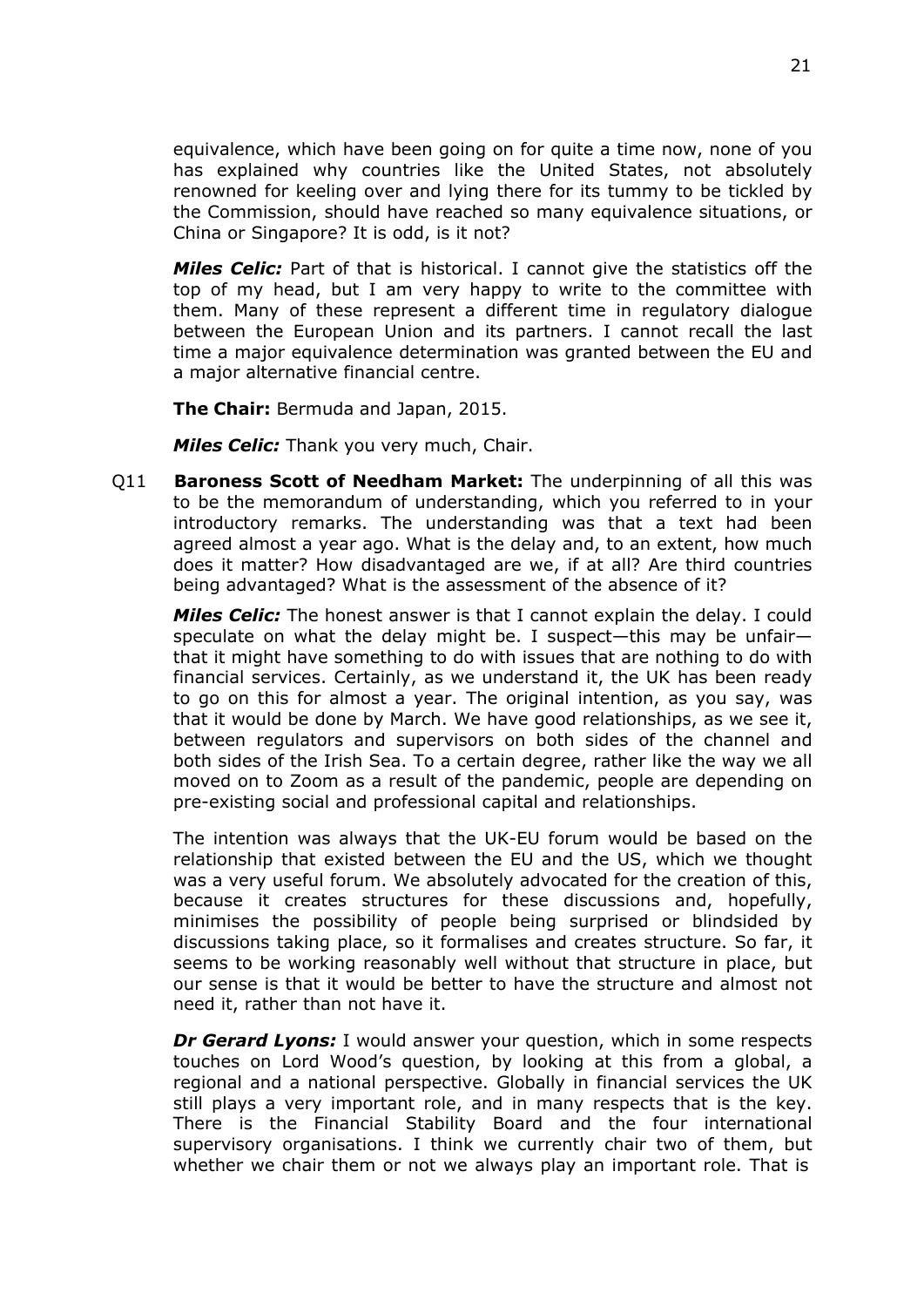vital, as we saw in the global approach to things, particularly in the aftermath of the global financial crisis.

I will come back to the regional level in a second. At the national level, we need to control our own controllables, regardless of what the EU or the US does. While we are agreeing with them at the global level, we need to try to make the UK as competitive as possible. It is important that, even though we are talking here about London and Edinburgh as global financial centres, our principles—maybe we should spend more time on this—are about making sure that the financial sectors help the domestic economy to become stronger. We then have the financial centres becoming competitive, and regulation and financial stability are very important here. That is what we are trying to do, and we must keep changing and updating that all the time.

Then we come to the regional approach, and here it depends on the other side. We co-operate with the EU, it seems to me, on anything to do with financial stability. This also comes back to the question about clearing houses. But in other areas it is very competitive. Some people suggest that we might seek equivalence with the US. Last summer, I think, we signed a substituted compliance form with the United States that is a minor, lower version, and we would not want to necessarily go down that route. In answer to your question about whether we suffer as a result, coming back to what I said earlier about where business models may have been impacted by equivalence, firms have had to already make changes to those business plans. Goodness, it is a few years on.

In other areas, people are now assuming, or some might be, that if it happens, it happens, and if it does not happen, we cannot do anything about it, so we must continue to do business. It will, by implication, impact the type of business that you can do—for instance, whether you can service EU-based clients out of London or whether instead you continue to build up your presence in Madrid or wherever else it is. It reiterates the point that if we go down the route of equivalence, we need to go into the detail. Whether we are suffering very much depends on what the equivalence relates to, so we need to go into the detail to come out with a clear answer. Hopefully, that helps.

*Rachel Kent:* I would like to add a slightly different dimension to this. When we all looked at the MoU, we were not in quite the position we are in today. Equivalence certainly seems not to have happened so far and there seem to be rather gloomy prospects in the short term. When we looked at the MoU, I think we were still hopeful of having equivalence decisions. If memory serves me correctly, part of what was in the MoU was governance, dialogue and process around equivalence decisions, in particular alignment. It may, for example, say something along the lines of somebody who has received an equivalence decision prior to changing its law having to notify the giver of the equivalence decision. At a time when we thought we would have had and have given equivalence decisions, that made sense. I think we would want to look at how that impacted us in the new dynamic.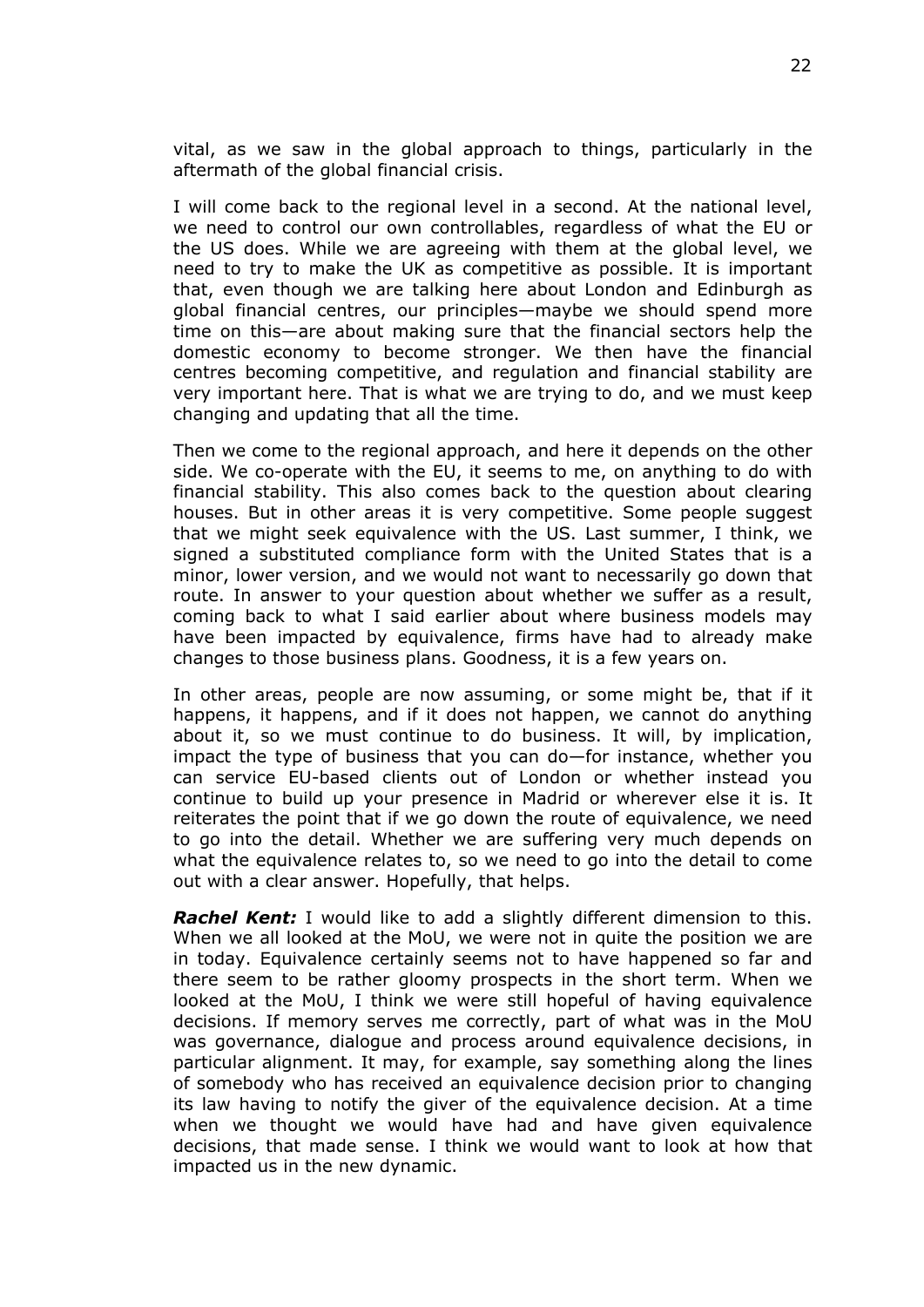Q12 **Viscount Trenchard:** I should declare my interest as chairman of a Guernsey-based protected cell company and a director of a Hong Kongmanaged, London-listed investment company.

The British Government, as you know, have undertaken and are undertaking a number of reviews into the regulatory framework underpinning the financial services sector, such as the Taskforce on Innovation, Growth and Regulatory Reform review and the Future Regulatory Framework review. These reviews are designed to maximise or to identify where the benefits of Brexit can be derived. Which areas do you see as being most likely to benefit from regulatory reform?

In answering that, could you also say what kind of regulatory approach would likely maximise the potential benefits? Also, should the existing transposed EU regulations such as MiFID II, bits of which were very unpopular when they were introduced—the whole of AIFMD was very unpopular with the asset management companies—now be abolished or changed substantially to the benefit of the UK financial services sector?

Overall, do you agree with the Government's current approach to post-Brexit regulation and divergence on financial services, and is it making it more attractive to international investors?

*Miles Celic:* Our view has been that ultimately there are two approaches that you can take in financial services and in trade deals generally. You can have scale, which the EU absolutely has, or you can be nimble and innovative. This is almost a variant of Ursula von der Leyen's characterisation of the vaccinations programme and the difference between the EU and the UK. Her argument was that the EU was a huge super-tanker that has scale and mass but is not very manoeuvrable and does not move very quickly, whereas the UK was a speedboat that does not have the same scale as the super-tanker but is nimble and fast and manoeuvrable. We would like to see that approach to innovation—being able to seize the opportunities and to lean into some of the issues that we have already talked about in this session, such as fintech, green and sustainable finance, helping to deal with the consequences of an ageing population, infrastructure renewal, climate change and so on.

We have been very encouraged by the Government's approach and the Financial Regulatory Framework review proposal for a secondary duty on the regulators of international competitiveness and growth. We think that is absolutely heading in the right direction. We think, and this has been touched on in the discussion so far, that it is important that democratic accountability and oversight is built into that process. We certainly would not want to try to repeat the ECON Committee. I do not think the UK Parliament is built for that sort of thing, but equally we think that there may well be an opportunity for a group of Members of this House and Members of the other place to come together to provide a degree of scrutiny for the activities of the regulators and the approach that Government are taking.

We would like to see—and we touched on this in my answer to Lord Lamont earlier—some form of partnership group that brings industry,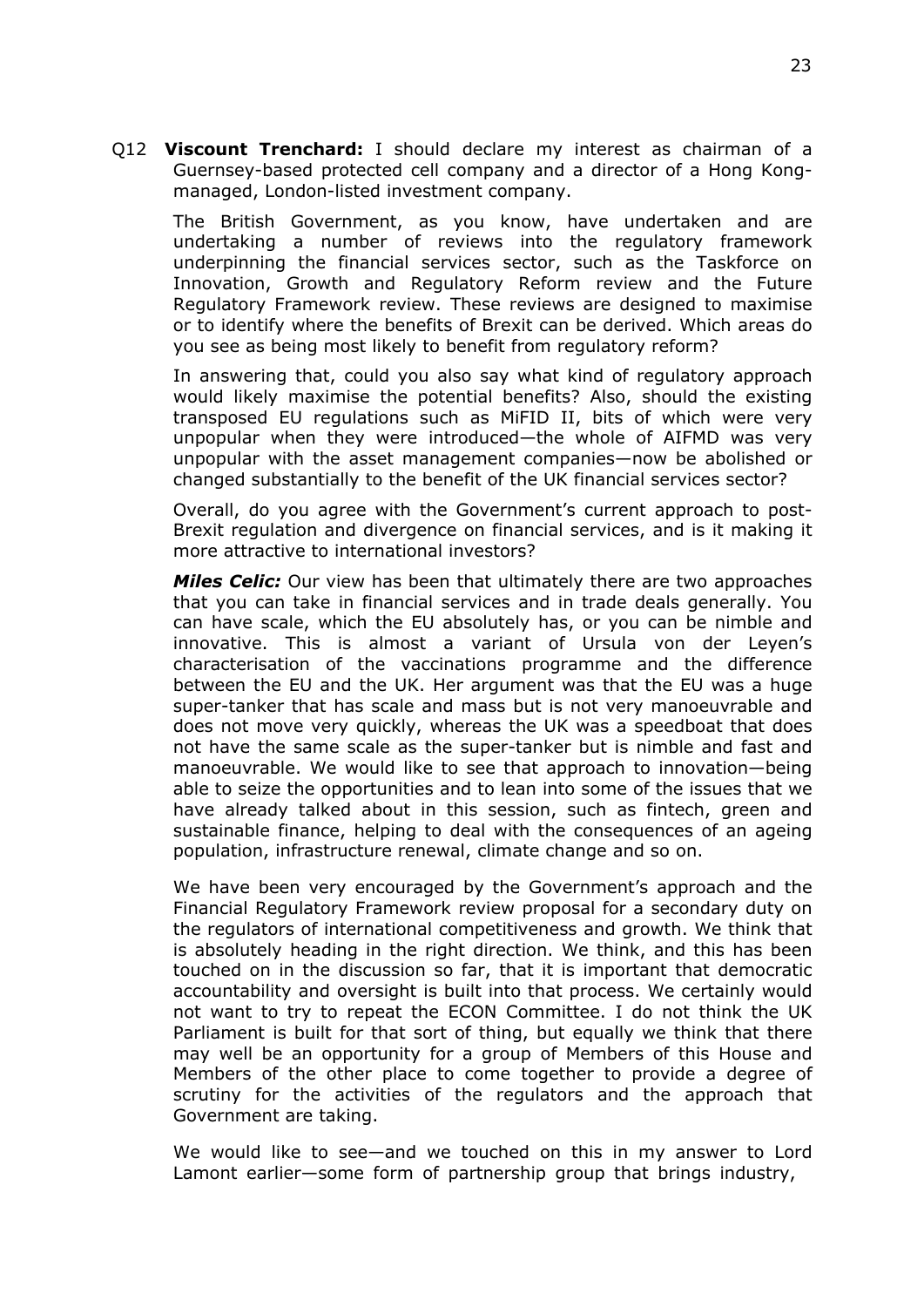government and regulators together to that end. You can put as many structures and as many strategies and objectives in place as you want, but ultimately a lot of this will come down to the cultural approach that we as a country and the regulators take.

*Dr Gerard Lyons:* Thank you for the question. Do I agree with the Government's approach? For the economy, there needs to be a clear, longer-term economic vision, but for the financial sector there needs to be a vision, without the Government micromanaging but recognising, regardless of where one sits on the political fence, that incentives matter, and that will drive what happens in the financial sector.

On MiFID and Solvency II, you did not mention, but it was implicit, that the UK played an important role in helping to set many of these rules when we were in the EU. Lots of people in the City would have a cold shiver at the idea of redoing MiFID and Solvency, but the important thing to note is that we do not need to change every part. We now have the flexibility to change some parts of them, and we should do that.

Although we played an important role in the EU, there were 28 countries and there was a lowest common denominator, so many parts of these bulky regulatory areas are not very relevant and are costly for many firms in the UK. For instance, regulatory disclosure is an important part of MiFID II, as is openness on fees. Certainly, we should revisit both those key areas.

On regulation in the future, the Bank of England's *Future of Finance* report a couple of years ago made reference to the monetary authority of Singapore's best practice, where it tried to have a new strategy for modern regulation. It had four components to it: regulation fit for the fintech age, data sharing, international collaboration and using enhanced analytics for suptech and regtech—supervisory technology and regulatory technology.

Our approach to regulation should supersede our concerns over equivalence, and in that respect it is important to promote global standards while retaining our own regulatory independence. There need to be clear principles linked to the competitiveness of London, to the wider economy and to financial stability. It is also about taking regulation to the next level, as they are trying to do in Singapore, and keeping the costs of regulation down and having clear oversight. Now that we are outside the EU, if we look at the size of the regulatory groups in Brussels that provide support to the Commission, I would suggest that here in the Lords, as well as in the Commons, there needs to be greater help and support to provide the oversight.

At the end of the day, it is not about micromanaging. We must set the right parameters and then let business get on with it. It is about allowing the markets to drive the agenda and trusting the markets in some respect.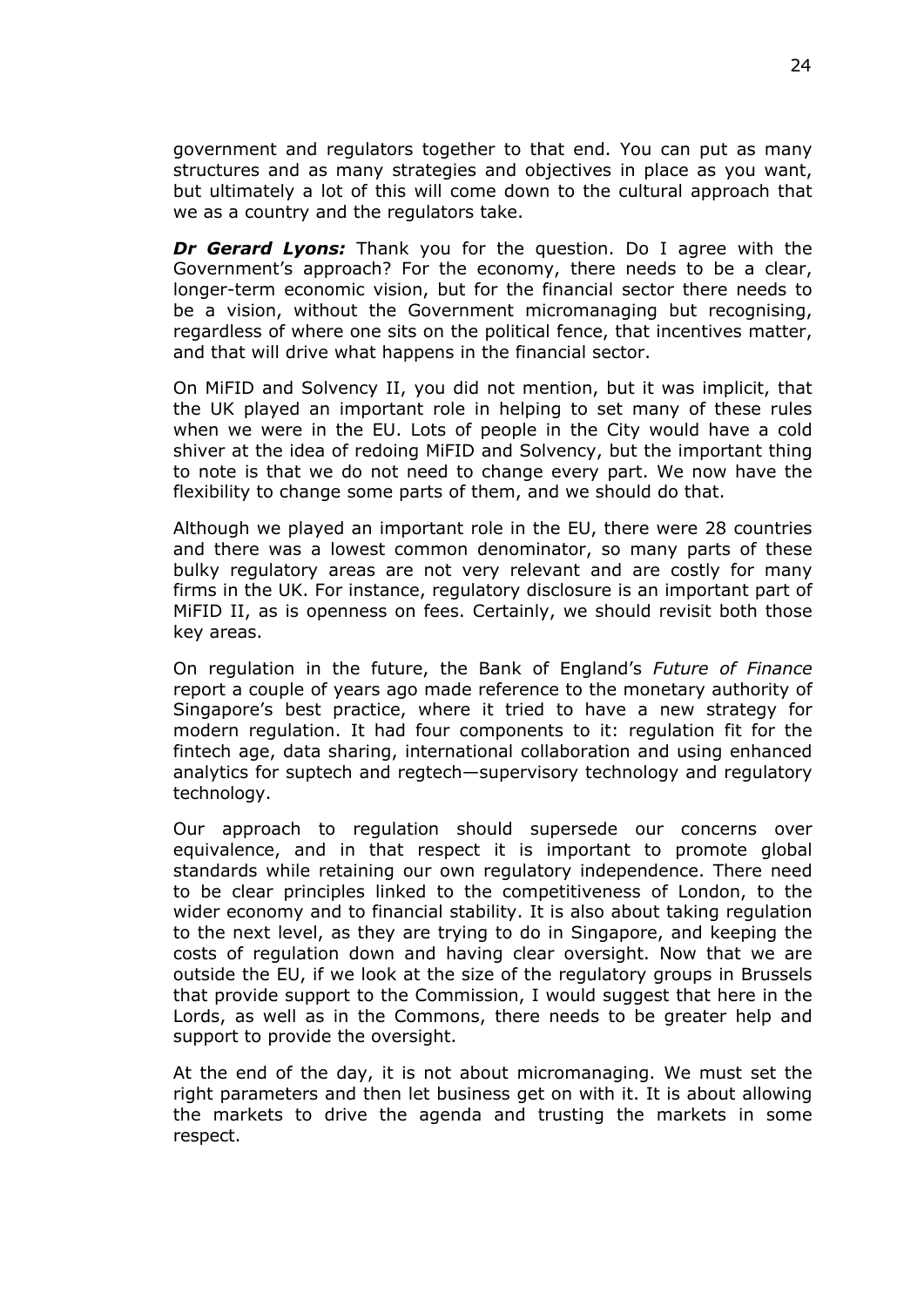*Rachel Kent:* I hope to add to it in 30 seconds. I agree with Miles on the future regulatory framework and with Dr Lyons in particular on the strategy point. On the particularities, there is a huge number of opportunities for us to look at. I would split them into the domestic and call out in particular our retail financial services, especially consumer credit. There is a huge scope for simplification there. I would look outwards to areas where the reason for change might be to be the global leader. I mentioned cryptocurrencies and DLT generally in that space. It cannot be effectively regulated, in my view, by a number of disparate approaches among different jurisdictions. There are opportunities aplenty to look at the way in which the UK can drive improvement in regulation.

Q13 **Lord Purvis of Tweed:** I should have said this before when I asked a question, but rather depressingly I do not have any interests to declare. Quite a few of the answers already have basically addressed the question about the benefits or otherwise of maintaining alignment and so on. I will start by turning that on its head. What changes, from your knowledge, is the EU probably looking at that it would consider improvements but which we may consider retrograde or whatever, and that we must address, respond to or accommodate?

*Rachel Kent:* It probably will not surprise you to know that we are driving down parallel tracks here. I will take as examples ESG and digital, which are my two broadest areas. As you know, the EU has distinct packages in both those areas, as do we. I think we are all identifying similar opportunities.

*Miles Celic:* If we take insurance, the UK is looking at a review of Solvency II regulation, and the EU is doing the same. That will be a point of obvious divergence, and more likely divergence, in the short term. On the approach to data localisation, for example, there are many similarities between the UK-Japan FTA and its EU equivalent, because one draws from the other, but what was notable there was that the Japanese were very happy to agree to the UK suggestion of carving out data localisation for financial services, so there is no data localisation requirement for financial services in the UK-Japan FTA, whereas it is explicitly a part of the EU-Japan FTA.

When you look at the UK's aspirations with regard to Switzerland in financial services, the digital economy agreement that has been agreed between the UK and Singapore, and the progress that we are likely to see, hopefully, between the UK and the US on the CPTPP, you can see that those are obvious areas where the historical experience and the political drive on areas such as data are very different in the UK versus that in the EU, partly due to the common-law experience in the UK and partly due to the historical experience. Data is increasingly as important for our members as capital, if not more so, and, as we have discussed, it will be one of the drivers of innovation and success for this industry in the future.

*Dr Gerard Lyons:* There are three areas. Data is very important. The area that we cannot be complacent about and that does not get enough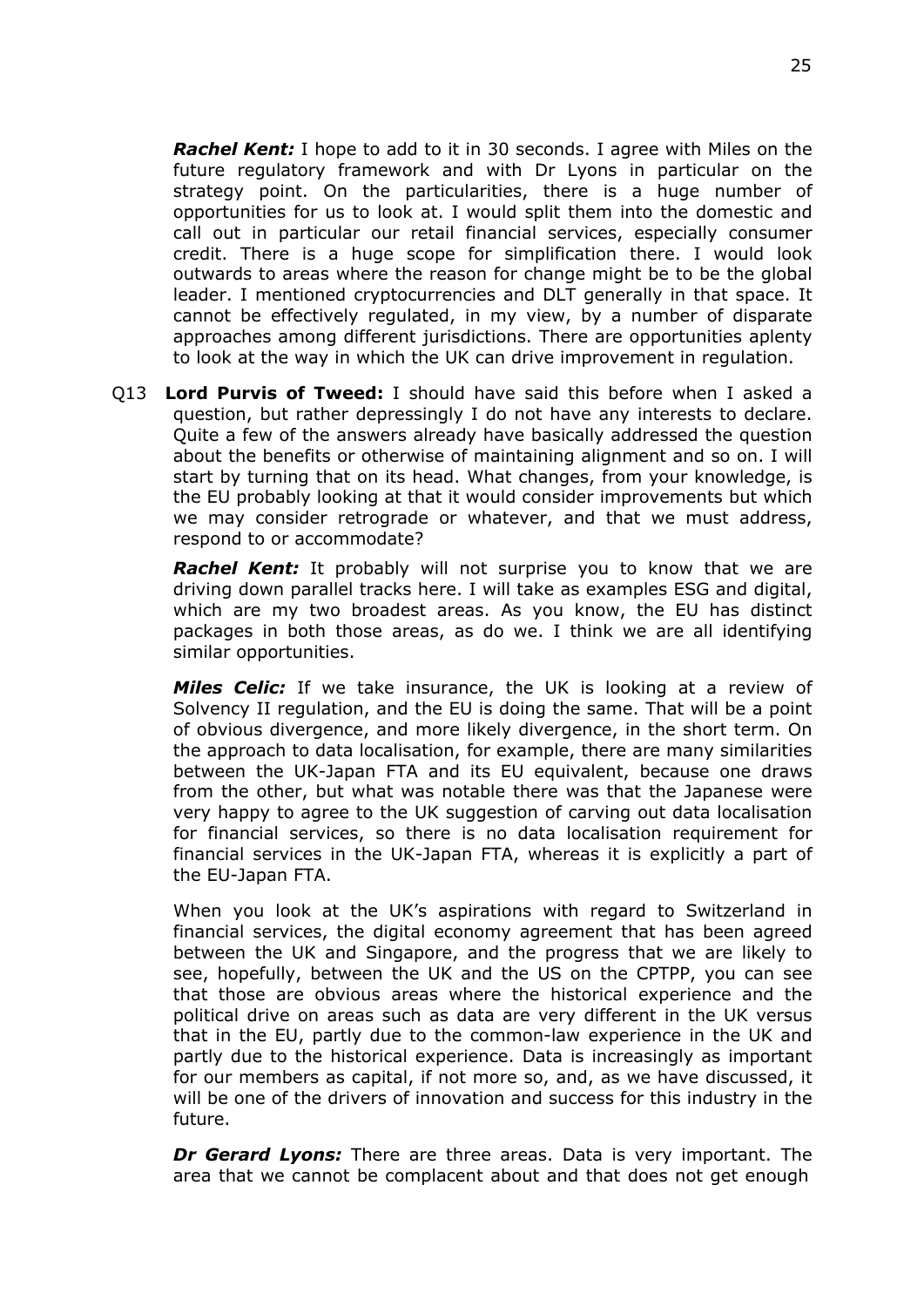attention is the infrastructure that serves the UK very well. We had two match centres, Slough and Basildon, which many people used to say were critical to the City. We lost the match centre in Basildon, which is going to Bergamo. Interestingly, many people in the City do not think this is an issue. I tend to be more of an exception; I do not think we should be complacent about it. Also, investment is taking place in Frankfurt, Paris and elsewhere in data back office, and that investment is now taking place here, but land is incredibly expensive. We cannot be complacent about the whole infrastructure that is key in the back.

The third area is research, but it is in America, not the EU. I do not know what the EU is doing on this. As a by-product or a consequence of MiFID—this was picked up in the Hill report—the UK has seen its excellence in research, hopefully not economic research, take a dive in equities and other areas. Some figures have suggested that investment has fallen by 70%, because firms could pay for that before in a way that they cannot pay for it now. That needs to be corrected, coming back to the earlier question about the benefits. Those are the three key areas: data, the whole back-office infrastructure—more than the back-office infrastructure, actually; all the nuts, bolts and pipes—and research.

Q14 **Lord Purvis of Tweed:** When we scrutinised the Japan agreement, the data aspect was not universally welcomed, as far as moving away from the EU on the consumer and privacy side was concerned. These are not zero sum when we come to scrutinising the firms.

My final question is to Rachel from the legal point of view. I understand that the Paris courts are now able to use English law in some of the trade beyond the EU. Is that a minor aspect or is that a growth area for them, and how unique is the common law as far as the international work is concerned? Can it just be done here or can others simply adopt and use it? I think they can, but I do not know whether that is a tiny thing that will stay tiny or whether it will grow. Ultimately—this is linked, in a way are there areas of common ground? The two rail lines that you talked about may come together in some areas so that there is common ground between the UK and the EU on some areas, given that, as Miles said, the UK is still the continent's largest centre for financial services.

*Rachel Kent:* Certainly on the choice of English law, unless somebody has contracted out in some kind of international agreement, for example, which I do not believe is the case, they can choose it. It would not surprise me. I would have thought that there would be a clamouring from users of financial markets for the choice of English law, but I do not know the extent to which that is possible in the current political climate. I think that would be welcome.

On the question about whether there are areas of similarity between us, I would say that there are more areas of similarity than divergence. I refer to those two packages. I have not done a precise side-by-side analysis, but certainly upwards of 50%, probably significantly more than that, is at least pointing in the same direction, if not substantially similar. There are some key differences emerging. Some of the detail we already know and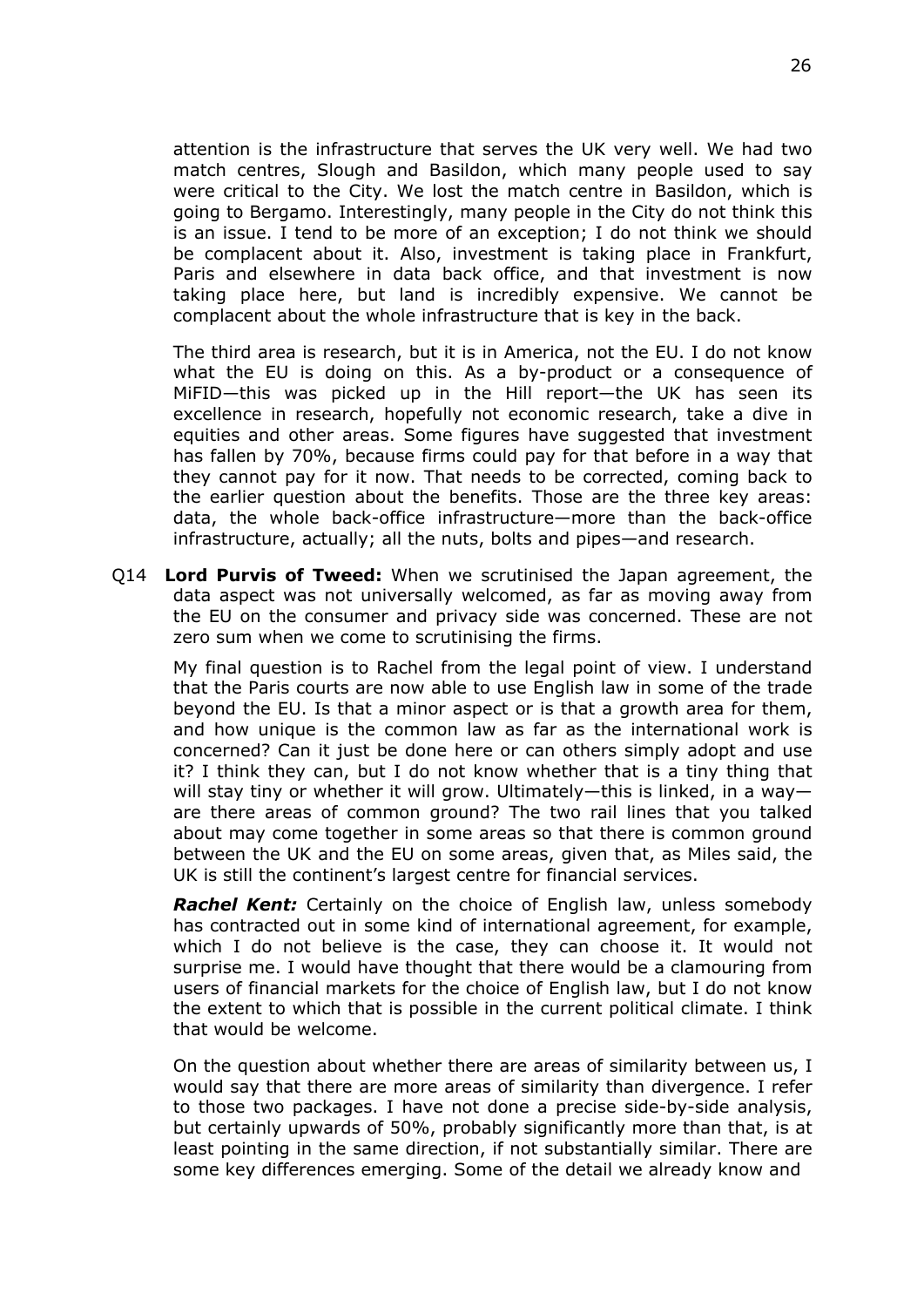other of the detail is still a work in progress. I mentioned taxonomy earlier and the fact that I struggle to see that there is a benefit in multiple taxonomies, but certainly the EU and the UK are looking at differences. There is a lot of crossover, but equally there are a lot of differences.

*Miles Celic:* I think Rachel has covered the legal point. We all realised that Paris was very serious about taking British business when they agreed to do their regulatory forms in English, which felt like a pretty major step from a French perspective.

I agree with Rachel about the areas of common ground. I think there are areas of common ground. My concern is that, over time, those will become fewer and fewer as the process of parallel development or divergence—pick your term—unfolds. I think that the areas of common interest that we see in our conversations with industry counterparts—I alluded to this earlier—are the shared interests in the opportunities relating to data, to ESG issues, and to financing the transition to net zero. There is a huge commercial opportunity there; it is both an area of co-operation and an area of substantial competition, not just with the EU but with the Americans, the Chinese and others.

We have talked about fintech. I worry about what open strategic autonomy means for the EU, because if you take at face value what some people talk about, this is about making sure that the EU develops, as we are doing, rules that fit its own market. Some of the conversations that we have had make me concerned that in the EU it is more about protectionism. What appears to have been a misstep on CRD6, which it appears has raised barriers to cross-border activity—or at least has raised the possibility that those barriers will be raised—concerns me, because I do not think that is in the EU's interests or in our interests.

*Dr Gerard Lyons:* On the point about protectionism, it will be interesting to see the route that the EU goes down. In the 1960s, the US went down the route of imposing severe regularity constraints, which led to the growth of the euro-dollar market in London. In those days, "euro" meant international. There is a feeling in the City that if the EU tries to create a walled garden, as long as London ensures that it is competitive you could see a euro-euro market, an offshore euro market, being developed here in London. A lot depends on the route the EU goes down.

If we look at this from a customer perspective, we need to differentiate between retail versus non-retail. The reality is that most retail business takes place within the country. Even when we were in the EU, the data showed that the single market in financial services did not work that well for retail. What we are talking about is the non-retail area, and the performance in London in the last few years suggests that there are lots of areas where the EU needs London. The question is whether they can replicate what we have in London. I think there is an overlap.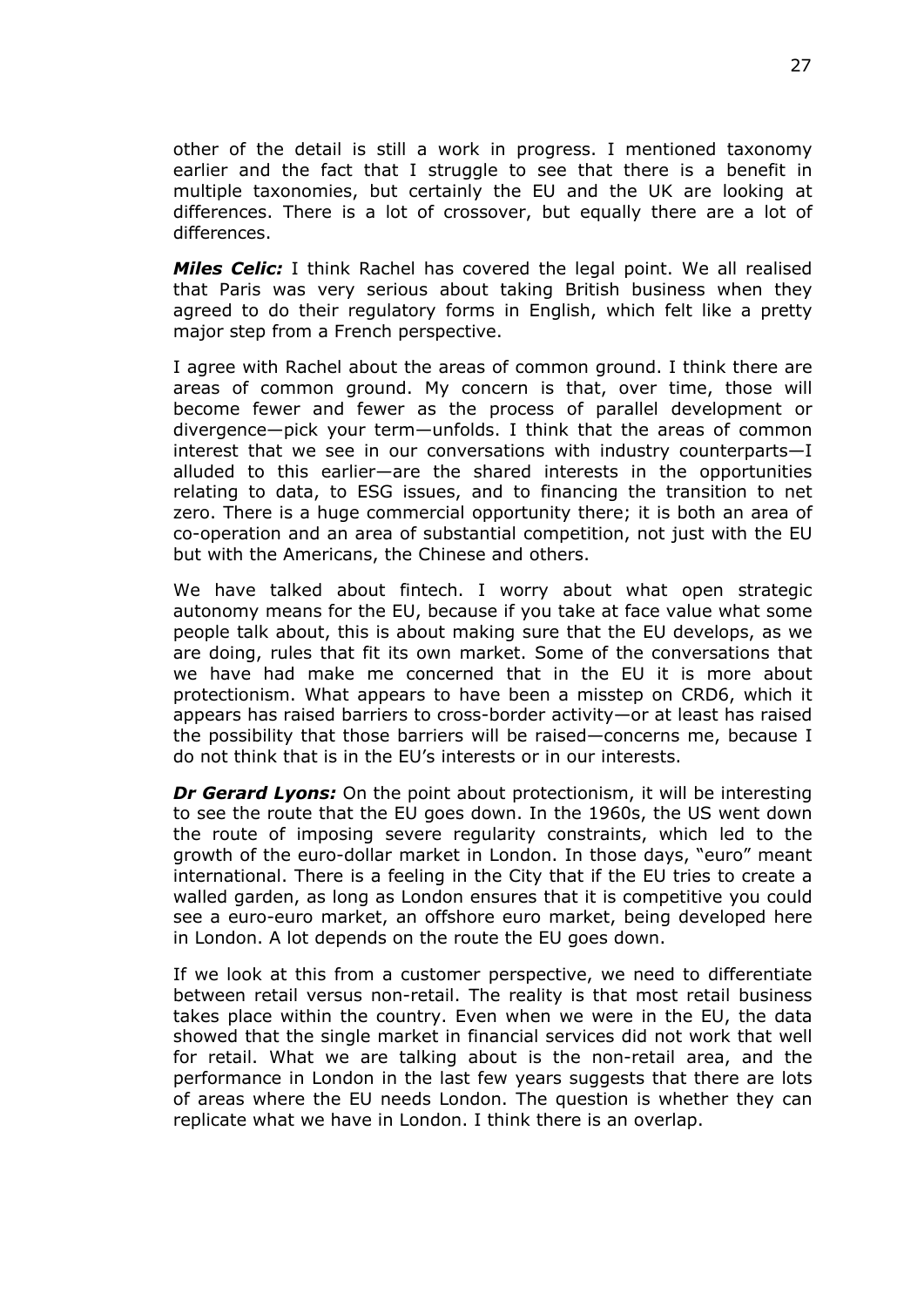When things settle down and we see where businesses have moved and start to do things, I think there will naturally be co-operation as well as competition, if that makes sense.

**The Chair:** Thank you very much indeed. We come to the very patient Lord Tugendhat.

Q15 **Lord Tugendhat:** My question moves away from the EU. We are aware that the UK Government are trying to secure free trade agreements in different parts of the world with countries and trading blocs and so forth. To what extent do you think this will have any significant impact? London already does business with every conceivable country in the world, and every conceivable country in the world has institutions based in London. To what extent do you think the Government's drive for free trade agreements and so forth will have an impact?

Secondly, among the various tools that are talked about—mutual recognition agreements, temporary permissions, economic and financial dialogues and all the rest of it—which do you think might be the most promising line of attack?

*Miles Celic:* The nature of free trade agreements, as you will know, is that they are pretty underweight on services and have been for a very long time. This is a problem for 80% of the UK economy, not just the 10% that financial and related professional services represent. I think there is progress on that. There has been progress at the WTO level, and the dial is shifting in some of the FTAs that are being negotiated, because each FTA raises all boats.

I think the DIT has done a very good job on this and HMT is making progress on this. Often there was a hook in an FTA that would allow for regulators to speak to each other afterwards, and there would not be a great deal on financial services; it would be about the regulatory conversation that it unlocked. Each FTA probably does not move the dial substantially by itself; it is the opportunity that it subsequently opens. I think we will see over time—and not just in the UK; I hope this is a wider issue—that those elements in an FTA become more fundamental and more substantial when they relate to financial and professional services.

On the areas of potential interest or benefit, the more we can hardwire in mobility, mutual recognition of professional qualifications, data, which we have touched on already, regulatory co-operation and so on—Gerard touched on substituted compliance—the better. That segues into your final point about which of these mechanisms or tools offers the most benefit and the greatest promise. It is honestly different from market to market.

With the Swiss we are taking absolutely the right approach in trying to go for a mutual regulatory recognition arrangement. As a senior Swiss Government figure said to us, if you cannot have mutual regulatory recognition between the UK and Switzerland, it is very hard to think of two countries where it is possible at all. There is political will, and you have two highly sophisticated, well developed and in many ways very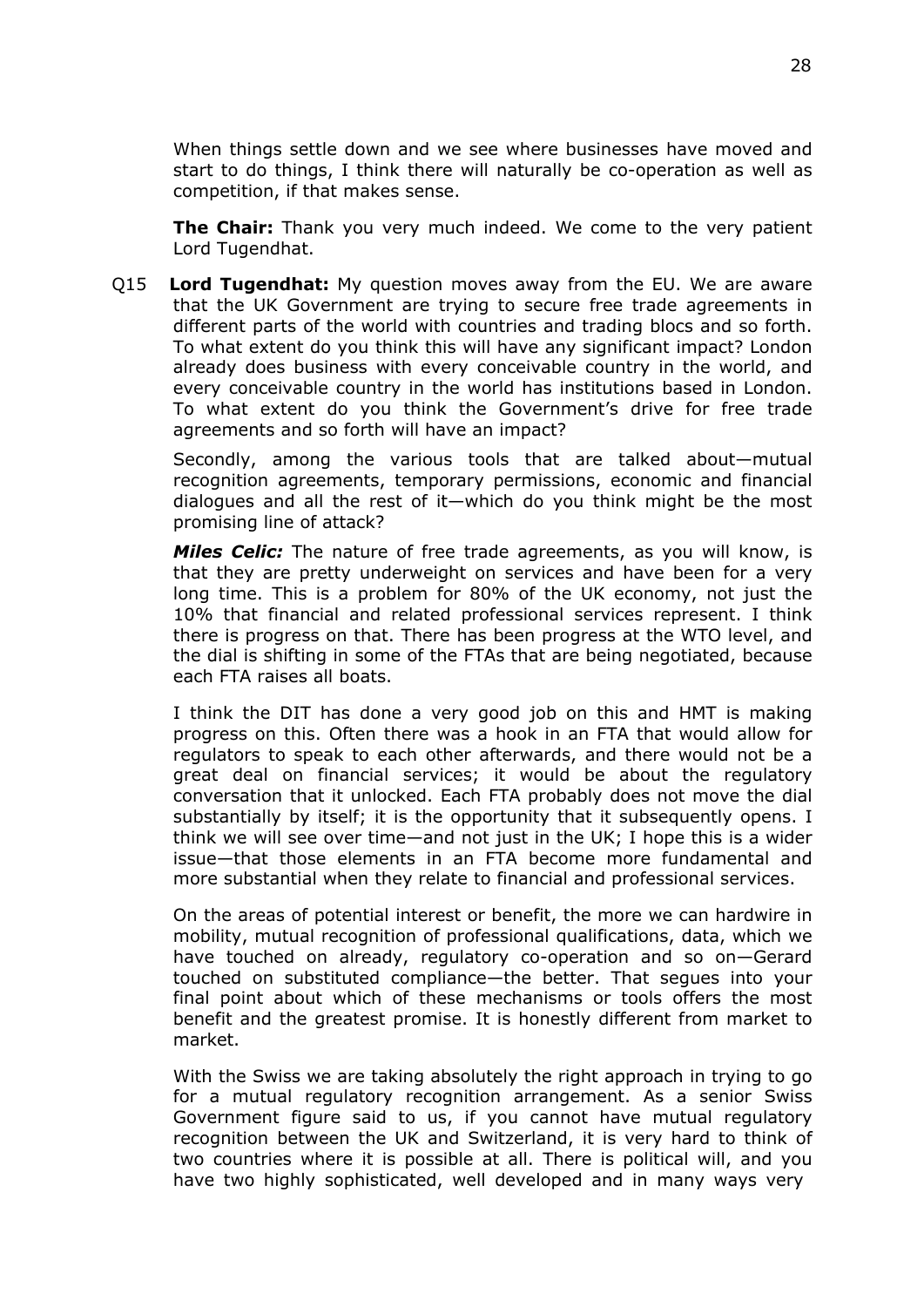similar financial services and ecosystems that should be able to interlock pretty well, with two very high-class regulators that work well together.

That will not always be the case in other countries. That is not a criticism. It is just that they will be at a different stage of development, or their regulatory approach will be different, and an EFD may offer an opportunity. In an ideal world, I would like to see a ramp and you develop from mechanism to mechanism until eventually you reach the sort of relationship that I hope will be possible between the UK and Switzerland and, conceivably over time—the ambition is certainly there between the UK and the United States.

*Dr Gerard Lyons:* I agree. One very important point is that the UK now has its own seat at the WTO, and, particularly given how the WTO has evolved in recent meetings, there is potentially an important opportunity there.

*Rachel Kent:* I agree very much with Miles that free trade agreements are at the top of the tree. I was perhaps mildly disparaging earlier about their ability to deliver proactive change, as opposed to defensive national treatment-type fair mechanisms, but I also agree with Miles that all eyes are on the Swiss agreement to see whether we can move the market there and get something. Whether we call it mutual recognition or something more akin to equivalence, such as deference, whatever we call it, that would move the needle.

The other mechanisms that you mentioned tend to be less about legally binding obligations and more about discussions. Of course, sometimes, depending on the circumstances, it can be easier to have something that is an informal discussion than very prescriptive processes. Horses for courses is my answer.

**The Chair:** We come to our most patient colleague and our final question, Baroness Couttie.

Q16 **Baroness Couttie:** Thank you. Much of what I was going to ask about has been covered in answer to the question about the opportunities that we can take advantage of post Brexit. I would like to delve a bit into what the Government can do to make sure that we take advantage of those opportunities. Also, looking ahead a few years, do you think there will be any overall structural change to the financial services sector in the UK as, hopefully, we take advantage of these opportunities and, indeed, as perhaps some of the threats come to roost? I must declare an interest; I am deputy chairman of the Guernsey Financial Services Commission.

*Miles Celic:* On what Government can do, first, they could continue to make the targeted changes that they are making to the regulatory regime here in the UK. I think they have taken absolutely the right approach by being open. They have granted almost all equivalences to the EU. They have avoided taking a regulatory tit-for-tat approach with the EU. They have avoided a bonfire of regulations, but they are being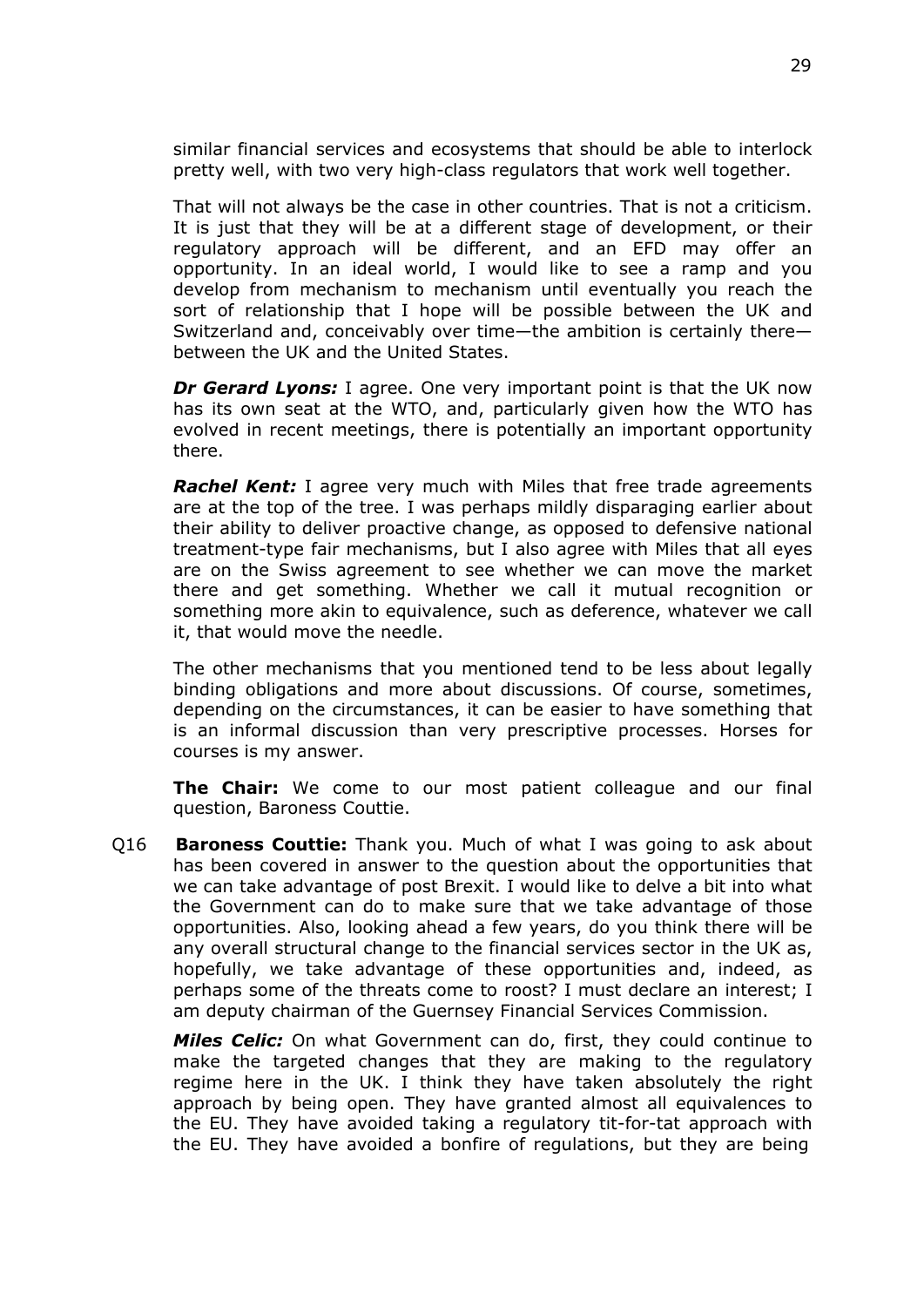very forward thinking, as we have seen with the Hill review, the Kalifa review, the review that is going on to carbon market trading and so on.

I would like to see the Chancellor continue to build on the vision that he set out at the Mansion House in June last year. That was very welcome. It was something we had called for for some time, and the Hill review's proposal for a state of the City speech and report will, over time, hopefully become a very helpful, regular drumbeat of what is happening in the industry.

What was very notable in conversations that we had in Singapore, Switzerland, the United States and so on was that, for a certain amount of time after we left the transition period, people were asking, "What is the vision for this part of your economy? It is your critical path, it is your national competitive advantage, and we are very unclear about what direction you will go in". Some of that, as I understand it, was a reluctance to get too far into the detail as a result of the potential consequences for the EU-UK Brexit negotiations, but we are now beginning to unfold that. As I have already touched on in this session, that is a huge lift, a huge amount of change. We think that industry should play its part in delivering that, as should the regulators.

This is, as I say, a shared national asset, so we would like to see a financial and related professional services council, on the same basis that there is a Life Sciences Council, that brings government, other parts of the public sector, and the private sector together. That is not just about Treasury; we already have touched on the importance of DIT, DCMS when it comes to data, the Home Office when it comes to visas and mobility, BEIS for the role that it plays in relation to the wider economy as well as the accounting elements, and the MoJ for the legal elements. This is a cross-cutting industry with responsibility across the breadth of government, and that needs to be reflected.

I expect substantial structural change. Mark Hoban, the former City Minister, who I think you are familiar with, chaired a piece of work for us, which PwC did in 2017, on the vision for the industry post Brexit. The reality, I fully expect, is that that this industry will at least continue to be 10% of UK GDP and to be the most successful exporter of its type in the UK and the world, but it will look different. I think that ESG, the infrastructure around fintech rather than necessarily fintech itself, data and the role of the centres elsewhere in the UK outside London are all up for change, and it is exciting.

*Rachel Kent:* I agree very enthusiastically with everything that Miles just said, with the possible exception of structural change, which I cannot say will not happen. There will be lots of innovation, but I do not know whether that will amount to structural change.

The only thing I will add is that work is already going on in the Treasury to look at the international access regime. We have spoken a lot about our domestic regulatory regime once you are here, but it is also important to look at whether we could make more equivalence decisions,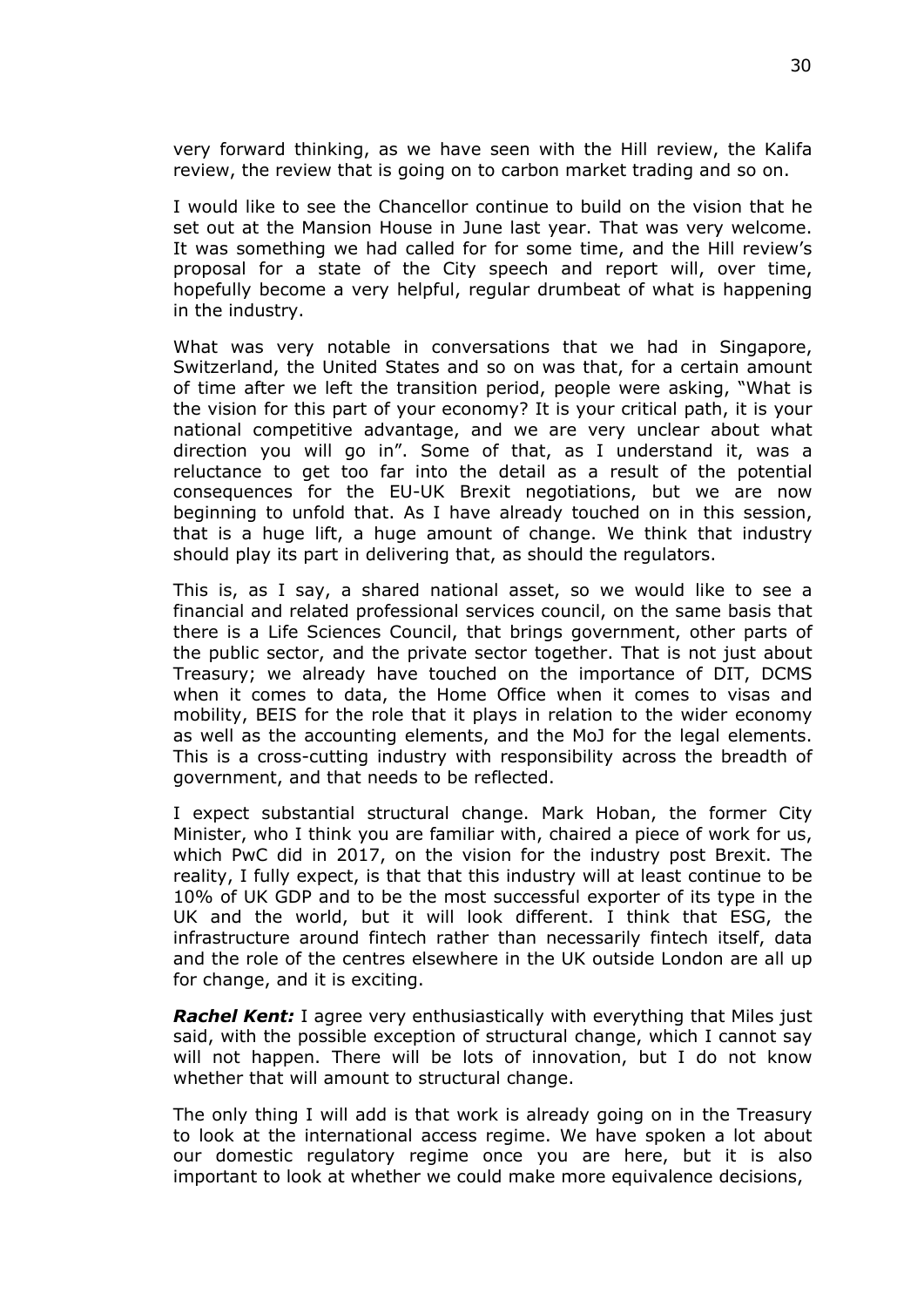what our perimeter looks like, what our exemptions look like, how easy it is if you are an overseas firm wishing to establish a business in the UK, and that work is already under way.

*Dr Gerard Lyons:* I echo what has been said. The Hill report calls for the Chancellor to make an annual statement to the City. I agree with that and would take it further. The Chancellor and other senior politicians meet regularly with City people, and TheCityUK and other organisations represent themselves and their view. I argue that there needs to be an annual meeting, or maybe more regularly, which produces a report that is made public, a barriers to business report, where there is a discussion from the business side—"These are the barriers"— there is a government response as to how things will move forward, to make sure that we are on the front foot and to continue to be ahead of competition.

There are many areas where the City can do well, but we need to push the global message, which does not always convey very clearly. One area that we have not talked about today is how the world economy is changing. The strategic review last year, which was not to do with the City, talked about the Indo-Pacific—that is, right from India in the west to America in the east—digital data revolution. All that matters for the City, but the Commonwealth is also very important, and the Commonwealth has the same legal system. If one looks at growth opportunities and demographic changes, London is in a very strong position—the UK is in a very strong position, I should say—to leverage more off those connections. It is basically about taking advantage of things that we already have in place but do not leverage enough of, and we can contribute naturally to those countries' domestic development as well as global development.

*Miles Celic:* I agree. We should not lose sight of international comparators. The UK is falling behind on competitiveness, on tax, on banks in particular. For instance, we need to make sure that we have the right regulation in place and are continuing to attract people, which is the single biggest issue for most of our members—getting the right talent, both domestically and internationally, into the UK.

**Baroness Couttie:** Thank you very much.

**The Chair:** I add my thanks to all three of you on behalf of the whole Committee. You have given us a lot of very interesting evidence for nearly two hours. Thank you very much.

Miles, you promised to write to us on the timing of the equivalence decisions. We would be very grateful for that. We would also be very grateful for some metrics. It is not that we do not, through our staff, have access to an awful lot of metrics, but it is interesting for us, given the points that you were making about the context of metrics, to see which ones you think are interesting. If you are able to give us metrics particularly on what has been a success and what has been less of a success since Brexit, and the various growth figures that came through it, that would be very much appreciated by us. In the meantime